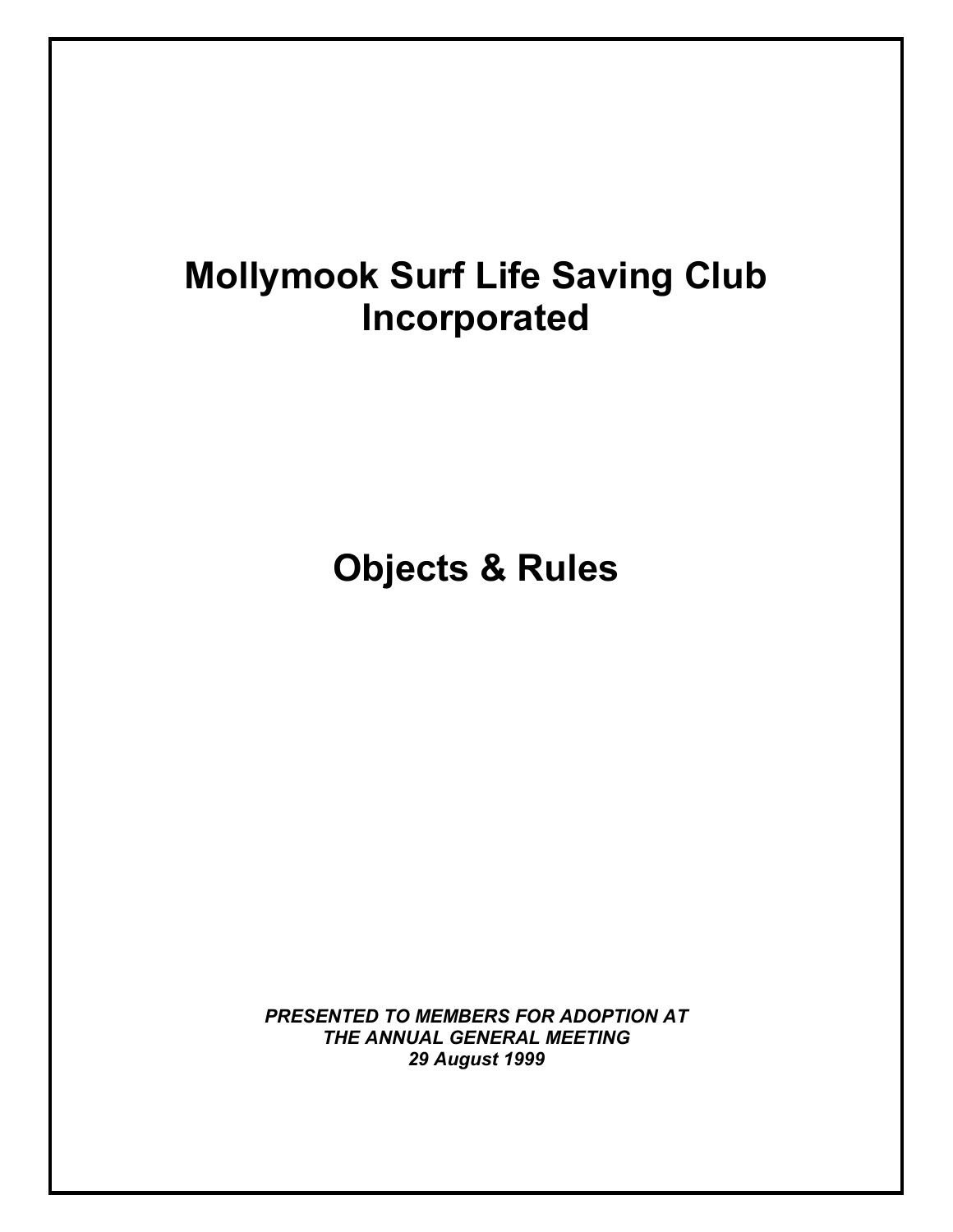# Mollymook SLSC Inc.

# **Objects & Rules**

## **Table of Contents**

## 

| 6.   |  |
|------|--|
| 7.   |  |
| 7.1  |  |
| 7.2  |  |
| 7,3  |  |
| 8.   |  |
| 9.   |  |
| 9.1  |  |
| 9.2  |  |
| 9.3  |  |
| 9.4  |  |
| 9.5  |  |
| 9.6  |  |
| 9.7  |  |
| 9.8  |  |
| 9.9  |  |
| 9.10 |  |
| 9.11 |  |
| 9.12 |  |
| 9.13 |  |
| 10.  |  |
| 11.  |  |
| 12.  |  |
| 13.  |  |
| 14.  |  |
| 15.  |  |
| 16.  |  |
| 17.  |  |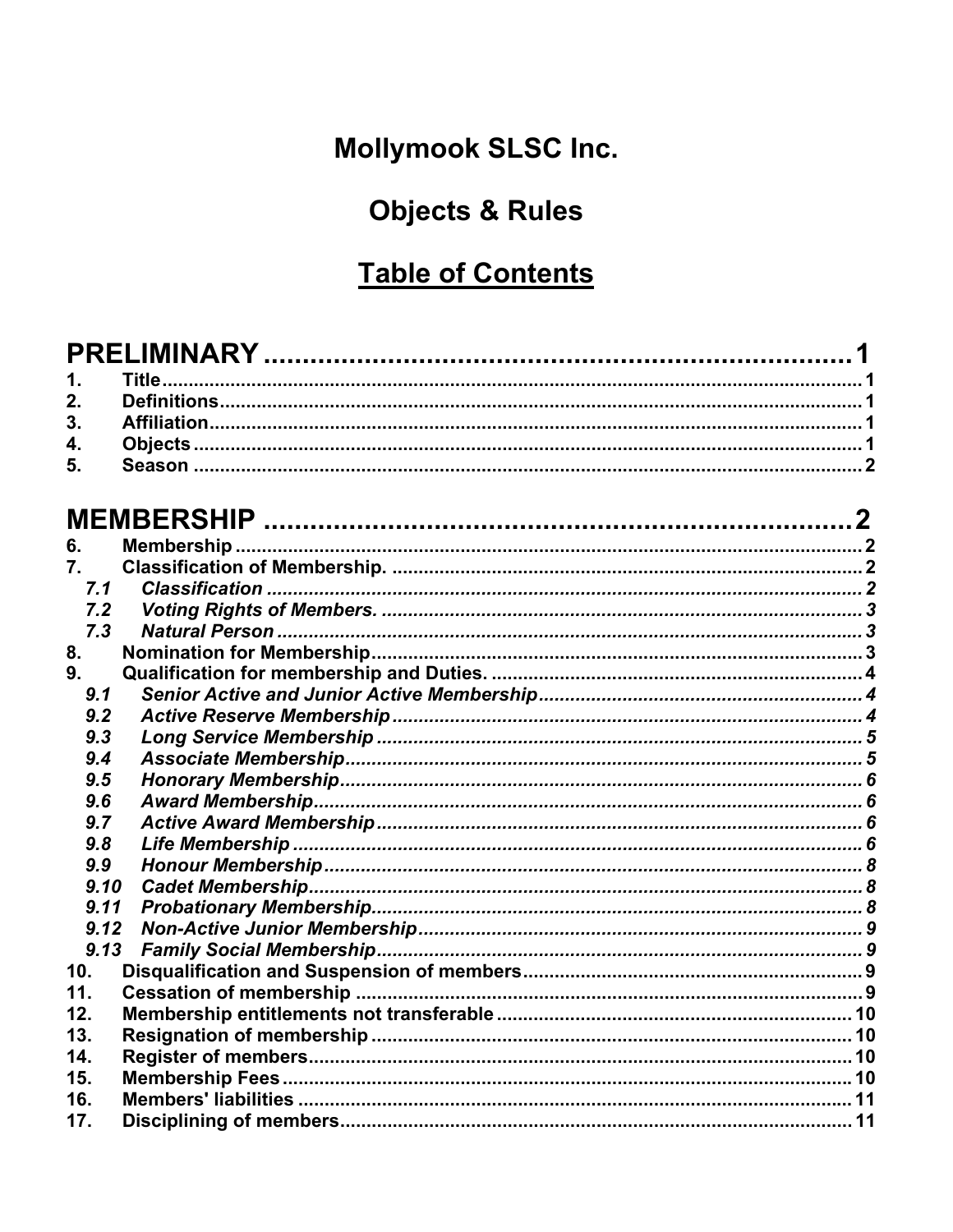| 18.        |                  |  |  |
|------------|------------------|--|--|
|            |                  |  |  |
| 19.        |                  |  |  |
|            |                  |  |  |
|            |                  |  |  |
| 20.        |                  |  |  |
|            |                  |  |  |
|            |                  |  |  |
| 21.        |                  |  |  |
|            |                  |  |  |
| 21.2       |                  |  |  |
| 22.        |                  |  |  |
| 23.        |                  |  |  |
| 24.        |                  |  |  |
| 25.        |                  |  |  |
| 26.        |                  |  |  |
| 27.        |                  |  |  |
| 28.        |                  |  |  |
| 29.        |                  |  |  |
| 30.<br>31. |                  |  |  |
| 32.        |                  |  |  |
| 33.        |                  |  |  |
| 34.        |                  |  |  |
| 35.        |                  |  |  |
| 36.        |                  |  |  |
| 37.        |                  |  |  |
|            |                  |  |  |
|            | <b>MEETINGS </b> |  |  |
| 38.        |                  |  |  |
| 39.        |                  |  |  |
| 40.        |                  |  |  |
| 41.        |                  |  |  |
| 42.        |                  |  |  |
| 43.        |                  |  |  |
| 44.        |                  |  |  |
| 45.        |                  |  |  |
| 46.        |                  |  |  |
| 47.        |                  |  |  |
| 48.        |                  |  |  |
|            |                  |  |  |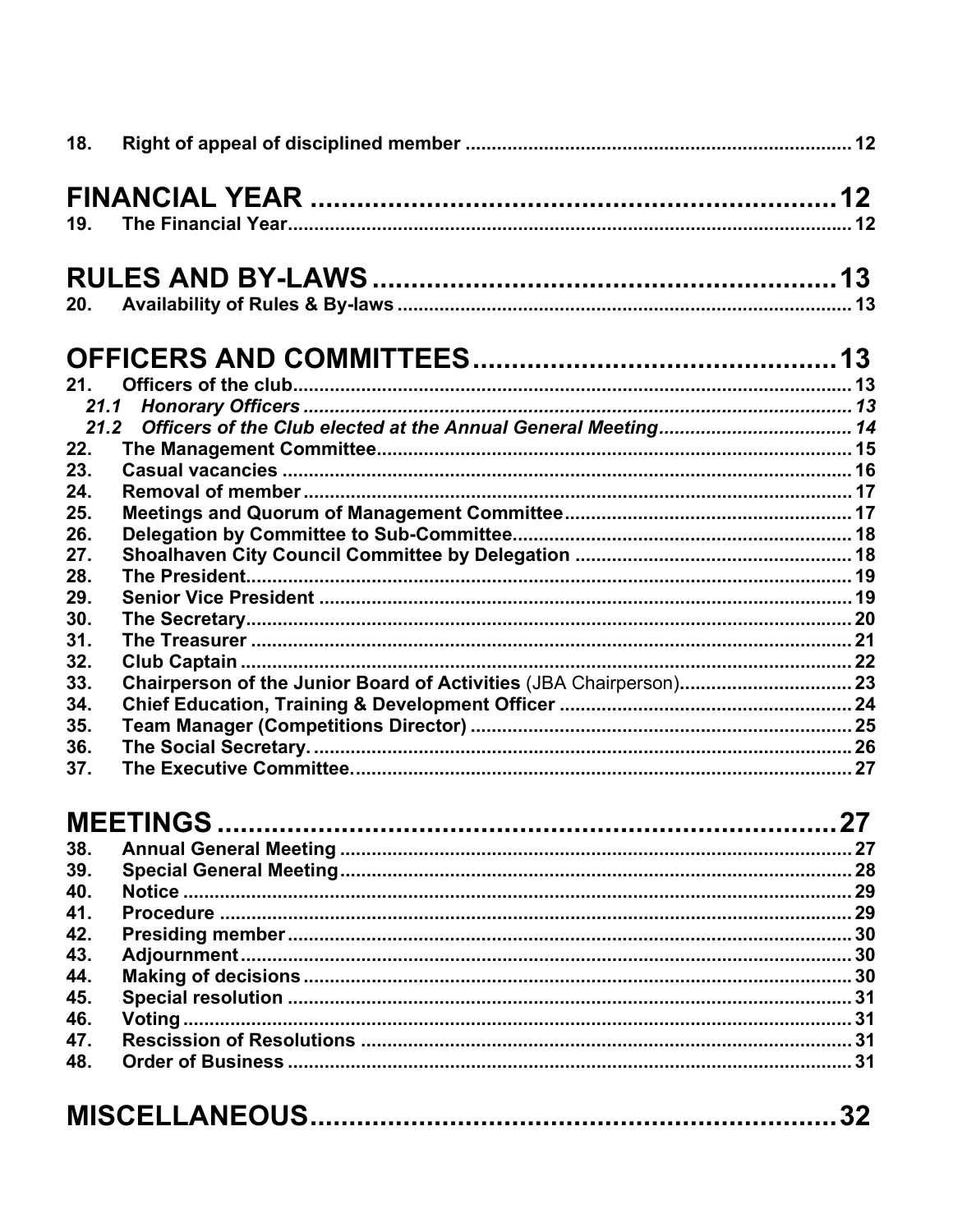| 53. |  |
|-----|--|
|     |  |
| 55. |  |
| 56. |  |
|     |  |
|     |  |

| 59. |  |
|-----|--|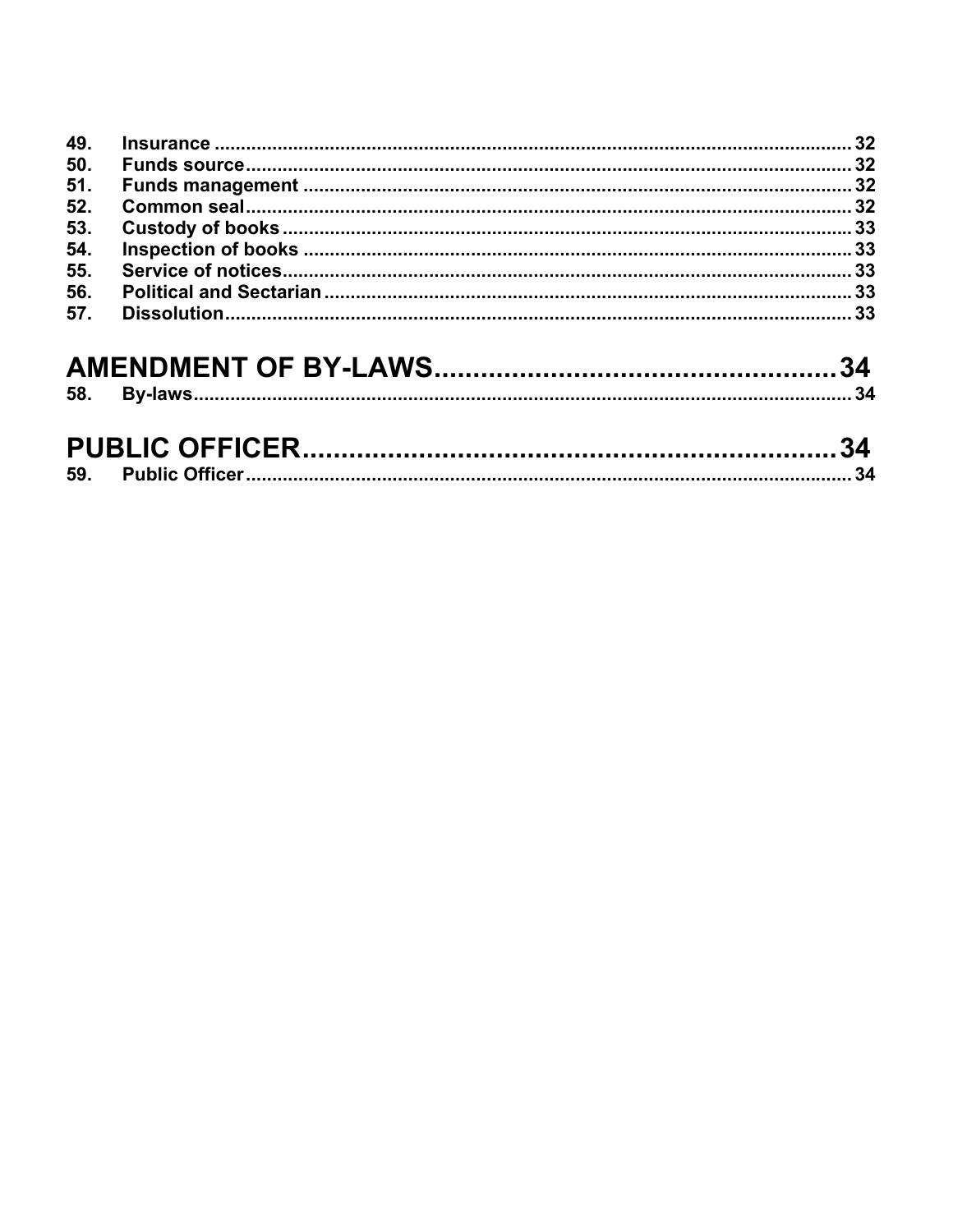## **Mollymook SLSC. Inc.**

## **OBJECTS & RULES**

## <span id="page-4-0"></span>**PRELIMINARY**

## **1. Title**

The Club shall be named the Mollymook Surf Life Saving Club Inc.

## **2. Definitions**

In these Objects and Rules unless the context or subject matter otherwise indicates or requires:

"Club" means the Mollymook Surf Life Saving Club Inc;

"Branch" means the South Coast Branch of Surf Life Saving New South Wales;

"Committee" or "Management Committee" means the Management Committee responsible for the management of the Club.

"Board of Junior Activities" means the Sub-committee responsible for the management of activities associated with juveniles.

## **3. Affiliation**

The Club shall be affiliated with Surf Life Saving Australia, Surf Life Saving New South Wales and the South Coast Branch of Surf Life Saving New South Wales.

## **4. Objects**

The objects of the Club are:

- *a) to study and practice the methods of surf life saving as taught by Surf Life Saving Australia;*
- *b) to prevent loss of life by providing efficient beach patrols, rescue service and life saving apparatus;*
- *c) to promote demonstrations and to arrange classes of instruction;*
- *d) to obtain improved facilities for surfing;*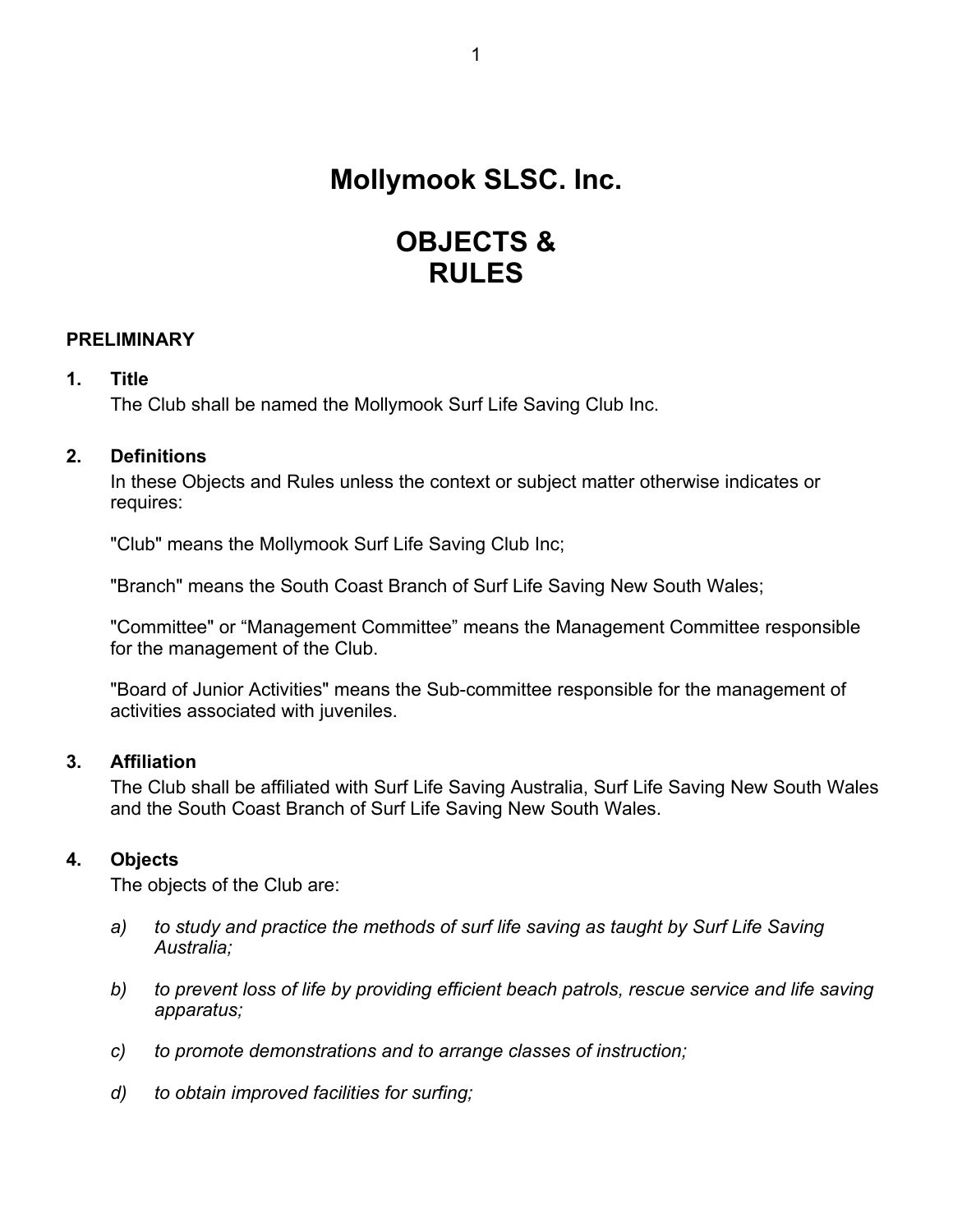- <span id="page-5-0"></span>*e) to participate and pursue the highest standard in competition in accordance with the rules of Surf Life Saving Australia;*
- *f) to encourage and promote the physical and social welfare of its Members;*
- *g) to enforce observation of the Rules and By-laws of the Club and deal with any infringement of them.*

## **5. Season**

The "Active Surfing Season" or "Season" shall be that designated by the Branch each year.

## **MEMBERSHIP**

## **6. Membership**

The Membership of the Club shall consist of all persons duly approved or elected in accordance with the Rules of the Club.

## **7. Classification of Membership.**

## *7.1 Classification*

There shall be the following classification of membership:

- i. Probationary Membership.
- ii. Cadet Membership.
- iii. Active Membership, either Junior Active or Senior Active Membership.
- iv. Active Reserve Membership.
- v. Long Service Membership.
- vi. Life Membership.
- vii. Honour Membership
- viii. Award Membership.
- ix. Active Award Membership.
- x. Associate Membership.
- xi. Executive Associate Membership.
- xii. Honorary Membership.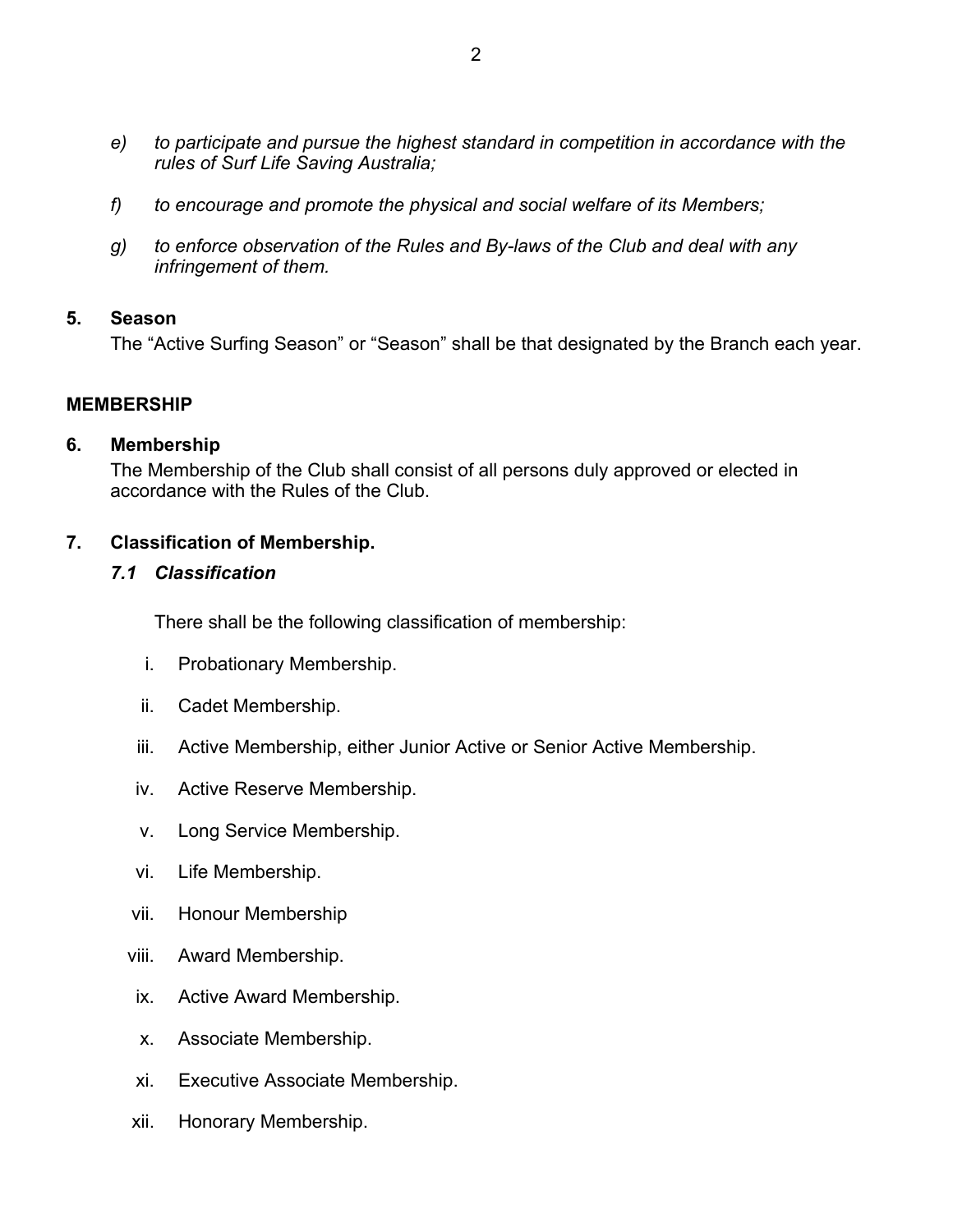- <span id="page-6-0"></span>xiii. Non-Active Junior Membership.
- xiv. Family Social Membership.

## *7.2 Voting Rights of Members.*

Only those Members in categories ii, iii, iv, v, vi, vii, viii and ix in Rule 7.1 shall be entitled to vote at any meeting of the Club.

## *7.3 Natural Person*

Each member must be a natural person

## **8. Nomination for Membership**

- (a) Every candidate nominated for membership, except Life Members, shall be nominated by one financial member of the Club entitled to vote and seconded by another financial member of the Club entitled to vote, both of whom must themselves have been members of the Club for at least six (6) months prior to the nomination. Every nomination shall be in writing on the approved Application for Membership Form as set out in the By-laws, signed by the nominator, seconder and the candidate for membership.
- (b) Every Application for Membership shall be accompanied by the prescribed application fee payable to the Club.
- (c) Any person who has outstanding membership fees due to other affiliated Clubs of Surf Life Saving Australia shall not be admitted to membership of this Club.
- (d) Every Application for Membership shall be submitted to the Committee at the meeting next following the lodgement of the Application for Membership and at such meeting the Committee shall either accept or reject the Application and will give notice of the decision to the candidate nominated.
- (e) Any candidate accepted for membership by the Committee shall serve a probation period of six (6) months from the date of acceptance and shall not be allowed to vote at any meeting of the Club until the period of probation has expired.
- (f) Any candidate accepted for Active Membership by the Committee, within three (3) months from the date of acceptance, and/or as required by the Club Captain, must sit for the Medallion Examination of Surf Life Saving Australia unless the candidate has previously been awarded this Medallion.
- (g) Any candidate accepted for Cadet Membership by the Committee must, within three (3) months of acceptance of their nominations, (and/or as required by the Club Captain), sit for the Surf Life Saving Certificate Examination of Surf Life Saving Australia unless the candidate has previously been awarded this Certificate.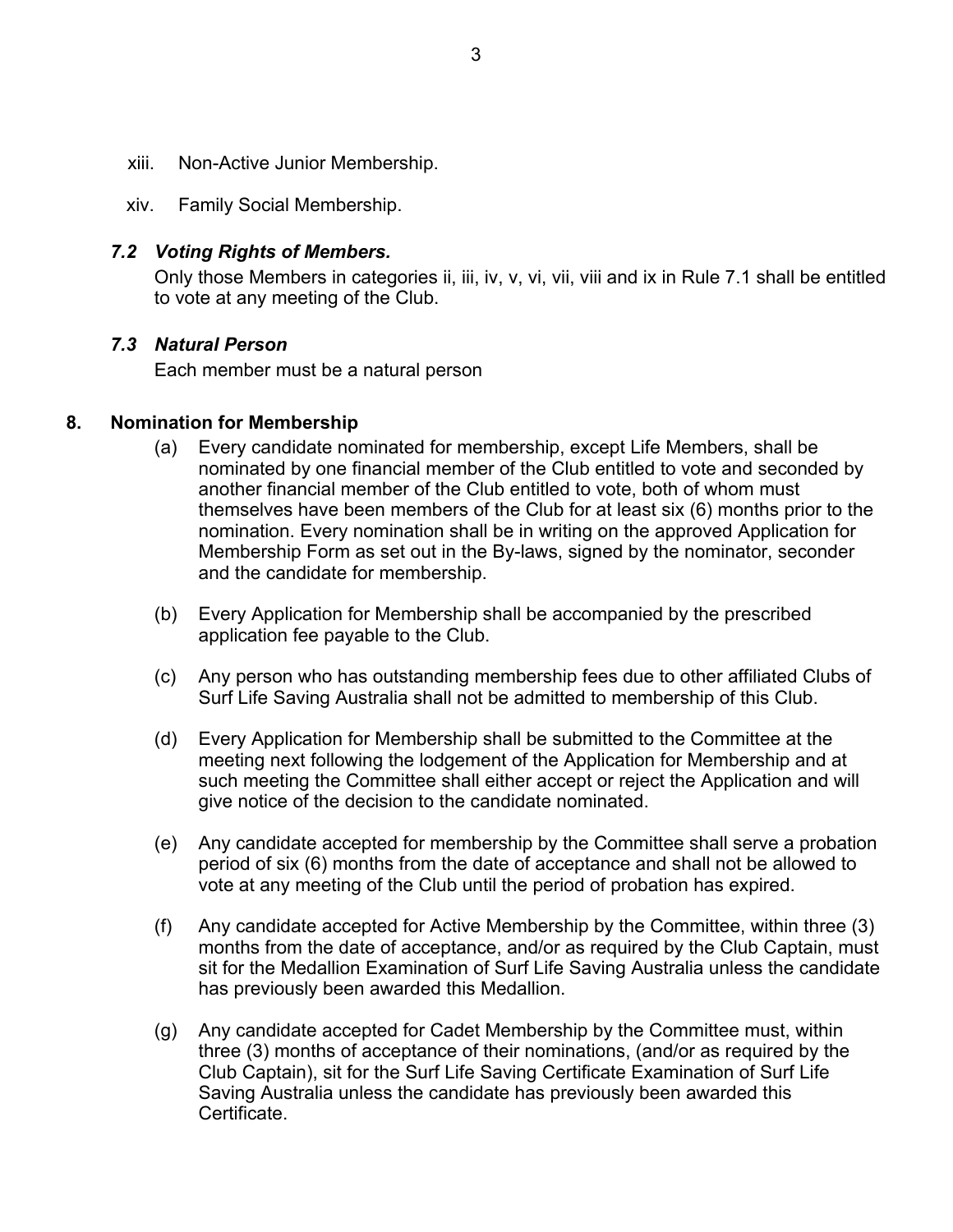<span id="page-7-0"></span>(h) Any candidate accepted for Active Membership by the Committee must, within (3) months of acceptance (and/or as required by the Club Captain) sit for the relevant Award Examination of Surf Life Saving Australia unless the candidate has previously been awarded such Award.

## **9. Qualification for membership and Duties.**

## *9.1 Senior Active and Junior Active Membership*

- (a) Candidates for Active Membership must, at the time of acceptance of the Application by the Committee, comply with the age requirements of Surf Life Saving Australia as follows:
	- (i) A Senior Active Member is one who is 18 years or over on the 1st of October each Season.
	- (ii) A Junior Active Member is one who is 15 years or over, and under 18 years of age on the 1st of October each Season.
- (b) Active Members must hold the Bronze Medallion of Surf Life Saving Australia and shall perform Patrol Duties on such dates at such place and at such times as may be specified by the Club Captain in the Patrol Roster, or at such other times and places as may be deemed necessary by the Senior Officer present. On application in writing by the Member, the Committee may grant total or partial exemption from such duties from time to time.
- (c) A Junior Active Member will not be entitled to hold any Office except as a Gear Steward or Junior Captain or as a member of the Social Committee.
- (d) At the discretion of the Committee any Member holding office may be exempted from Patrol Duty.
- (e) Every Active Member shall complete the annual reassessment as laid down by the Surf Life Saving New South Wales.

## *9.2 Active Reserve Membership*

- (a) Active Reserve Membership may be granted to Active Members if they have satisfactorily completed at least 8 years of Patrol Duties or Club obligations as set out in the By-laws.
- (b) Granting of Active Reserve Membership to Active Members shall only be granted by resolution of the Management Committee.
- (c) Active Reserve Members shall be eligible to hold any office in the Club.
- (d) Active Reserve Members may be required to carry out patrol duties at the discretion of the Committee.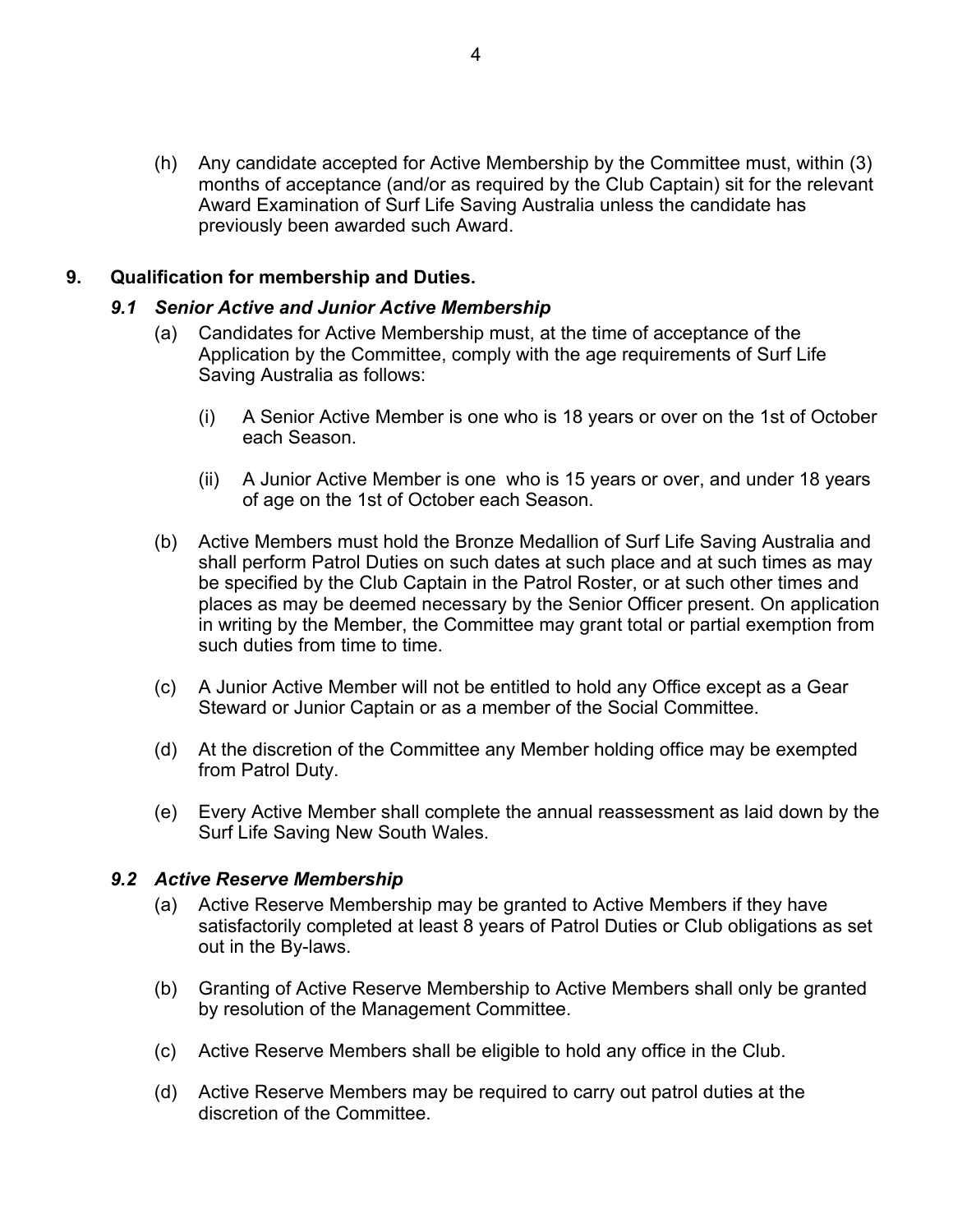- <span id="page-8-0"></span>(e) Active Reserve Members shall satisfactorily complete the Annual Proficiency Test and shall perform at least three (3) patrols in each Season.
- (f) Active Reserve Members shall complete the annual reassessment test.
- (g) Notwithstanding (a) above, under exceptional circumstances, Active Reserve Membership may be granted by the Management Committee to Active Members irrespective of the years of service.

## *9.3 Long Service Membership*

- (a) Long Service Membership may be granted by the Management Committee to a Member who has completed ten (10) years as an Active Member or has completed eight (8) years as an Active Member plus four (4) years as an Active Reserve Member.
- (b) Long Service Members shall be exempt from all patrol obligations and may be granted other special privileges of membership as provided in the Rules or Bylaws.
- (c) Notwithstanding Rule 9.3(a) above, in exceptional circumstances the Management Committee may grant Long Service Membership to an Active Reserve Member irrespective of the number of years served as an Active Member.
- (d) A Long Service Member shall be eligible to hold any office in the Club.

#### *9.4 Associate Membership*

- (a) Associate Members shall abide by the Rules and By-laws of the Club except those Rules or By-laws that exclusively apply to other classes of membership of the Club.
- (b) Associate Members shall not be entitled to compete in any Club events nor represent the Club in competition.
- (c) Associate Members will not have voting rights unless elected to the positions nominated in (d) below.
- (d) Associate Members may be elected to the positions of Secretary, Treasurer, Mobile Officer, Gym Master, First Aid Officer, or Gear Steward.
- (e) Associate Membership will normally be confined to those persons who are unable to carry out Active Patrol Duty due to age (over 40), disability, occupation, place of abode, etc but who may want to support the Club.
- (f) Associate Members may use the Club facilities, but those wishing to utilise the gymnasium shall be charged a separate fee. The Committee shall determine the hours of use for such facilities by Associate Members.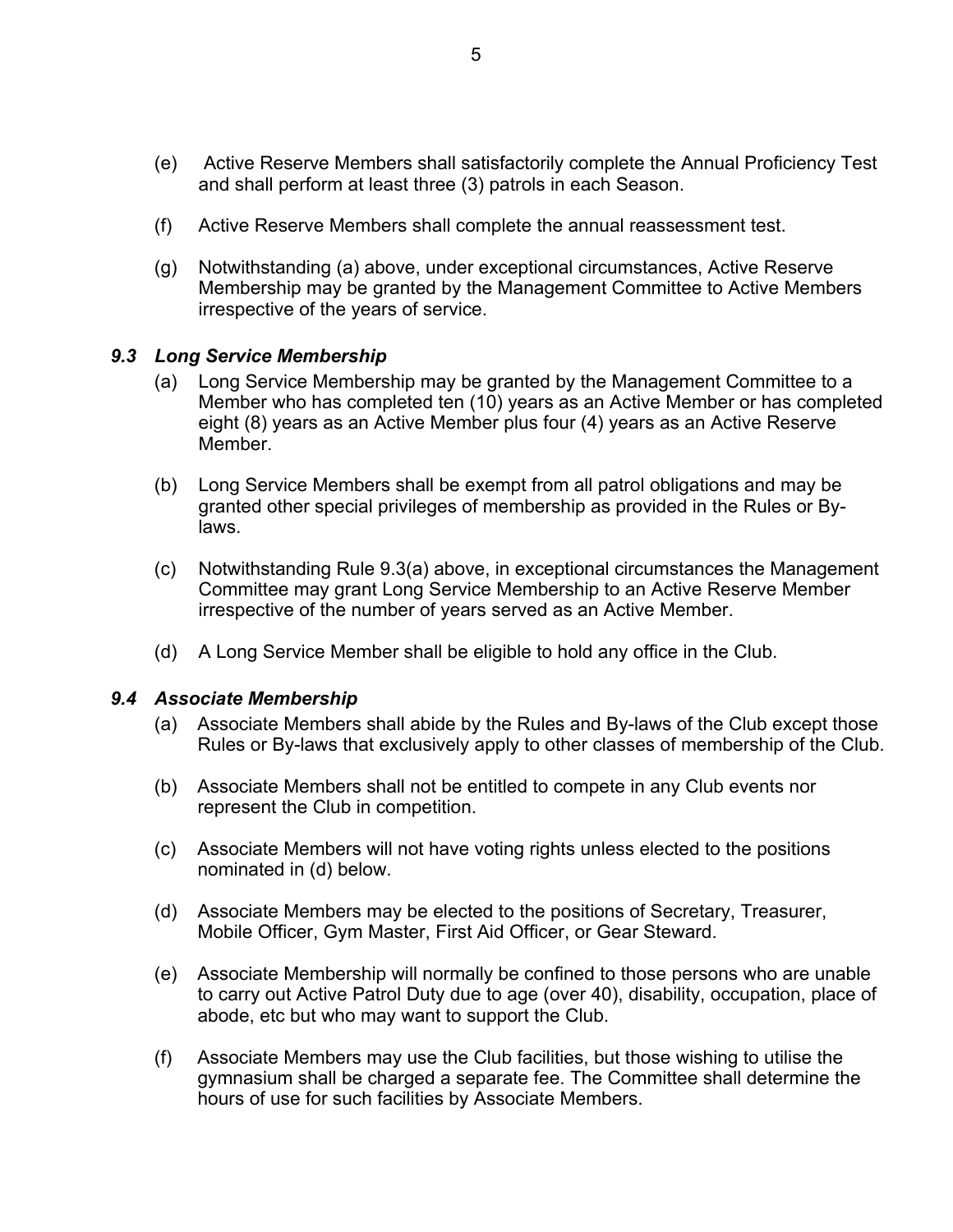## <span id="page-9-0"></span>*9.5 Honorary Membership*

- (a) Honorary Members shall be elected by the Management Committee.
- (b) Members' spouses shall be eligible for Honorary membership upon written application to the Management committee.
- (c) Honorary members shall be exempt from paying any fees to the Club.
- (d) Honorary members will have no voting rights.
- (e) Honorary members may have use of the Club facilities.
- (f) The use of Club equipment and the gymnasium will be subjected to the same conditions as apply to Associate members.

## *9.6 Award Membership*

(a) Award Membership may be granted by the Committee to persons who are holders of one or more of the following awards:

> Radio Awards, Resuscitation Certificate, Advanced Resuscitation Certificate, Surf Lifesaving Certificate, First Aid certificate,

(b) Such Award members may be called upon to perform patrol and/or other Club obligations within the ability of their qualifications.

## *9.7 Active Award Membership*

(a) Active Award Membership may be granted by the Club to persons who are holders of the following awards, and who are rostered as part of a regular Patrol Duty, and who fulfil the Patrol Duty obligation within the ability of their qualification.

> Radio Awards, Advanced Resuscitation Certificate, First Aid Certificate.

- (b) Active Award Members shall have the right to vote at meetings of the Club and be entitled to hold offices in the Club according to their qualifications.
- (c) Active Award Members shall pay the same membership fees as other Active members.

## *9.8 Life Membership*

(a) The members at an Annual General Meeting may resolve to elect a Life Member of the Club for exceptional services rendered to the Club. The resolution to elect a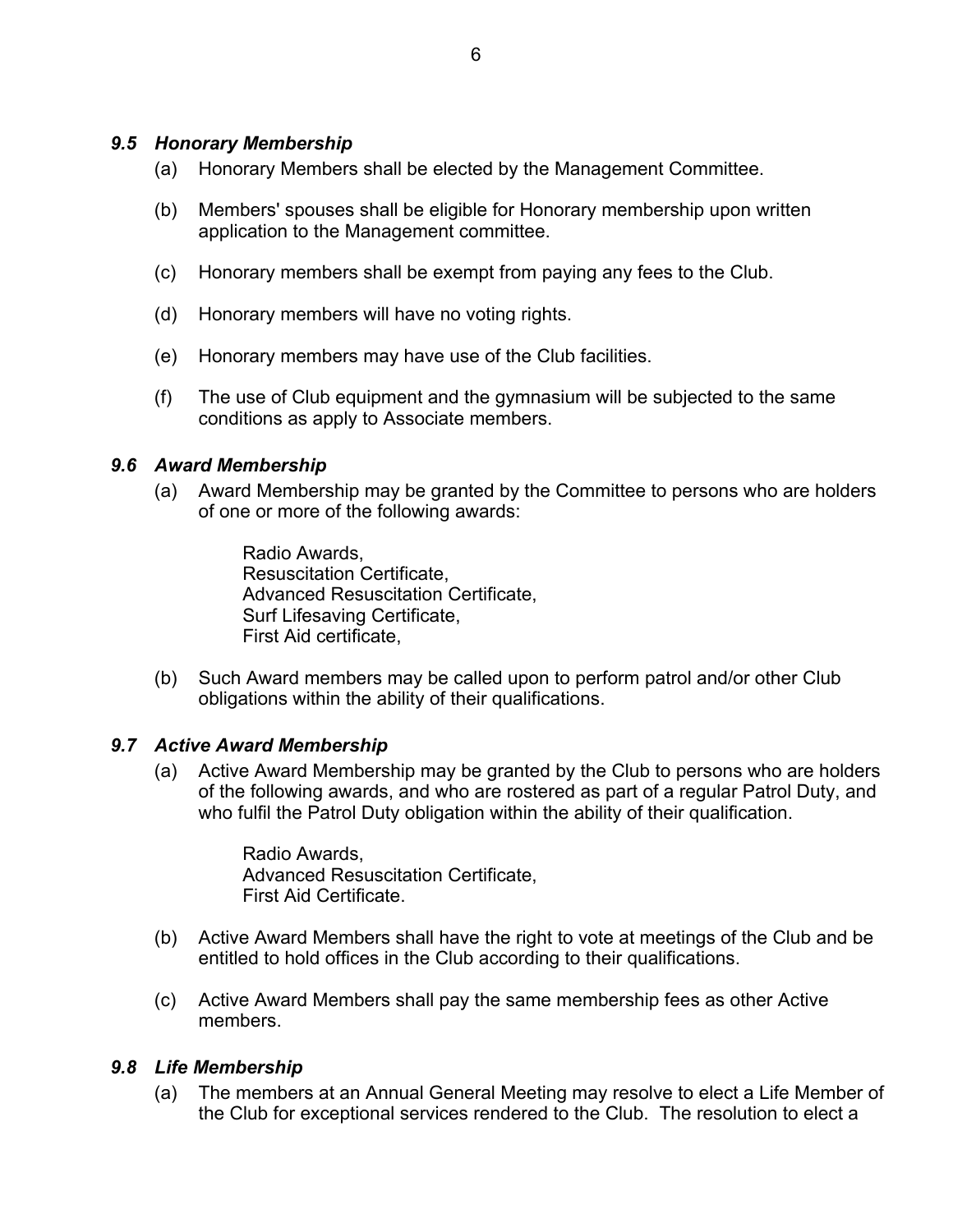Life Member shall be carried by 80% of the Members present and entitled to vote and are financial. The election shall be by secret ballot.

- (b) All nominations for Life Membership must be submitted to the Secretary of the Management Committee in writing, signed by a proposer and a seconder, both of whom must be current financial Members and entitled to vote at the time of the nomination.
- (c) Any nominations for Life Membership shall be passed on to a Life Membership Committee for investigation and verification. The service record of the nominee as set out in the nomination shall then be verified by the Life Membership Committee as meeting the criteria for Life Membership.
- (d) The Life Membership Committee shall consist of the President, Secretary and three other Life Members who shall be appointed by the President.
- (e) After verification by the Life Membership Committee, the nominations are to be passed to the Management Committee for approval at its meeting immediately before the Annual General Meeting of the Club. If approved by the Management Committee the Management Committee shall recommend the nomination for Life Membership to the Members at the next Annual General Meeting of the Club
- (f) Only one nomination for Life Member may be recommended by the Management Committee to the Annual General Meeting in any year.
- (g) The Management Committee shall invite both proposer and seconder of the nomination to attend the Management Committee meeting held immediately prior to the Annual General Meeting to approve the recommendation of the Life Member nomination to the Annual General Meeting. Each of the proposer and seconder shall have the right to speak in support of the nomination at the Management Committee meeting.
- (h) If more than one nomination is received, the Management Committee must vote by secret ballot for each nominee. The nominee with the least number of votes shall be eliminated. This process is to be repeated until one nomination remains.
- (i) For the nomination to be recommended to the Annual General Meeting, the final motion of the Management Committee must be carried with no more than one dissenting vote in a secret ballot.
- (j) Life Members shall be entitled to hold office in the Club and may sit and vote on the Management Committee.
- (k) Life members shall be exempt from paying any fees to the Club.
- (l) A nominee for Life membership shall satisfy four out of the following five criteria: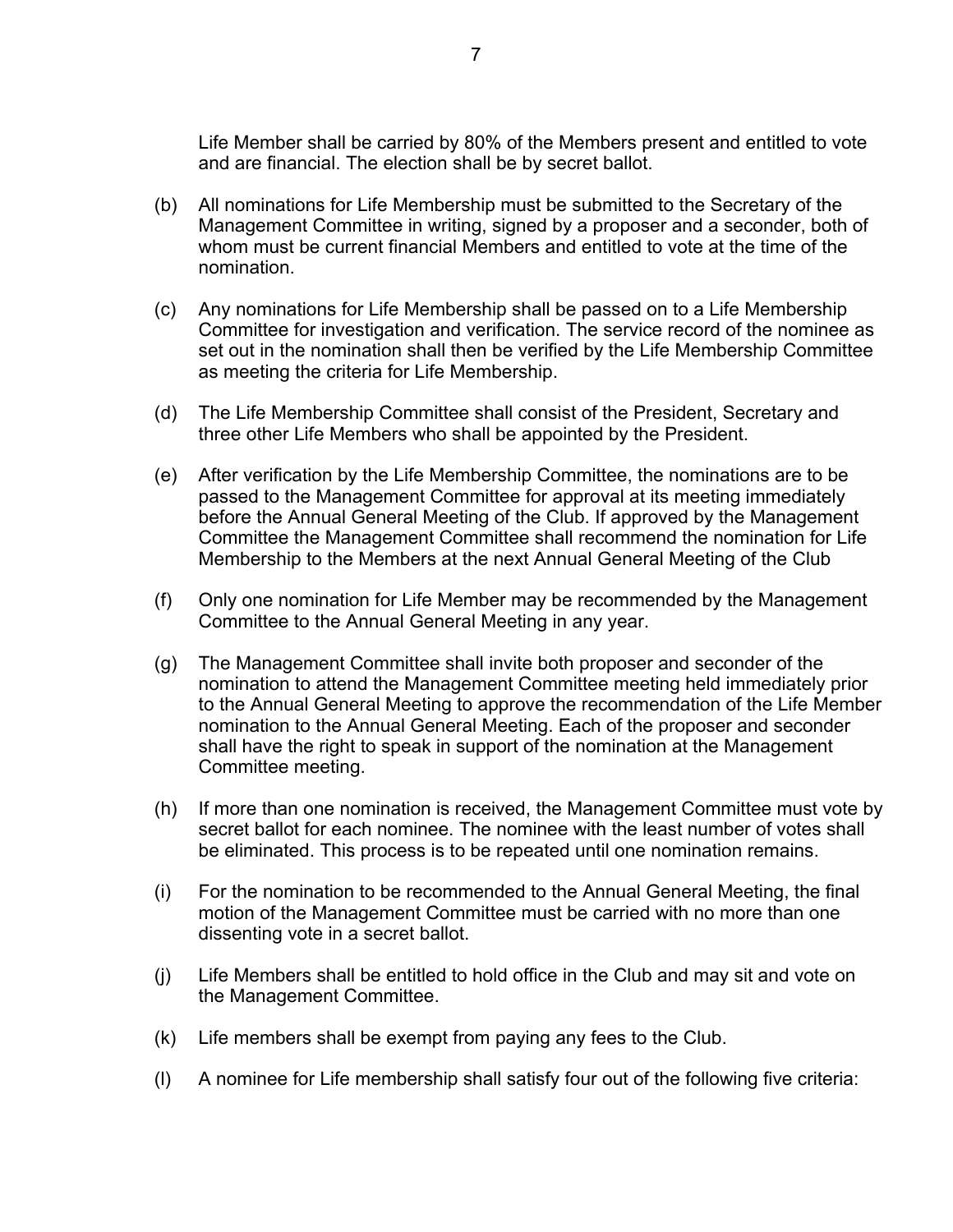- <span id="page-11-0"></span>(i) Patrol Service – as a first priority the member must have performed exceptional patrol service of outstanding quality over a period of at least 15 years.
- (ii) Club Administration exceptional service over a period of at least 15 years.
- (iii) Club Commitment in fields of fundraising, instruction etc exceptional service over at least 15 years.
- (iv) Competition exceptional service as a competitor, coach, manager, official over a period of at least 15 years.
- (v) An Exceptional Act of Bravery.

## *9.9 Honour Membership*

- (a) Honour Membership may be granted by the Club to persons who render special services to the Club, but who may not be considered eligible for Life Membership.
- (b) The awarding of Honour Member status shall not preclude that person from attaining Life Membership.
- (c) Honour membership shall be awarded by applying the same guidelines as used to determine Life Membership, subject to the following.
	- (i) The Management Committee can recommend only two nominations in any year to the Annual General Meeting.
	- (ii) The service record of the nominee shall satisfy three out of the five categories as set out in Rule 9.8(k) above for Life Membership criteria.
- (d) Honour Members will have the same privileges and entitlements as a Life member except that the Honour Members shall not be entitled to sit on the Management Committee, unless as an elected office-bearer to that committee.

## *9.10 Cadet Membership*

- (a) Candidates for Cadet Membership must be 13 years of age as at the 1st of October of the Season when applying for membership and shall be approved as Cadet Membership by the Management Committee.
- (b) Cadet Members must comply with paragraph 8(g) of this Constitution.
- (c) Cadet Members must comply with all rules and By-laws of the club, but shall not hold any office in the Club.

## *9.11 Probationary Membership*

(a) All applicants for Active Membership shall first be accepted for Membership as Probationary Members for at least six (6) months and until they have gained their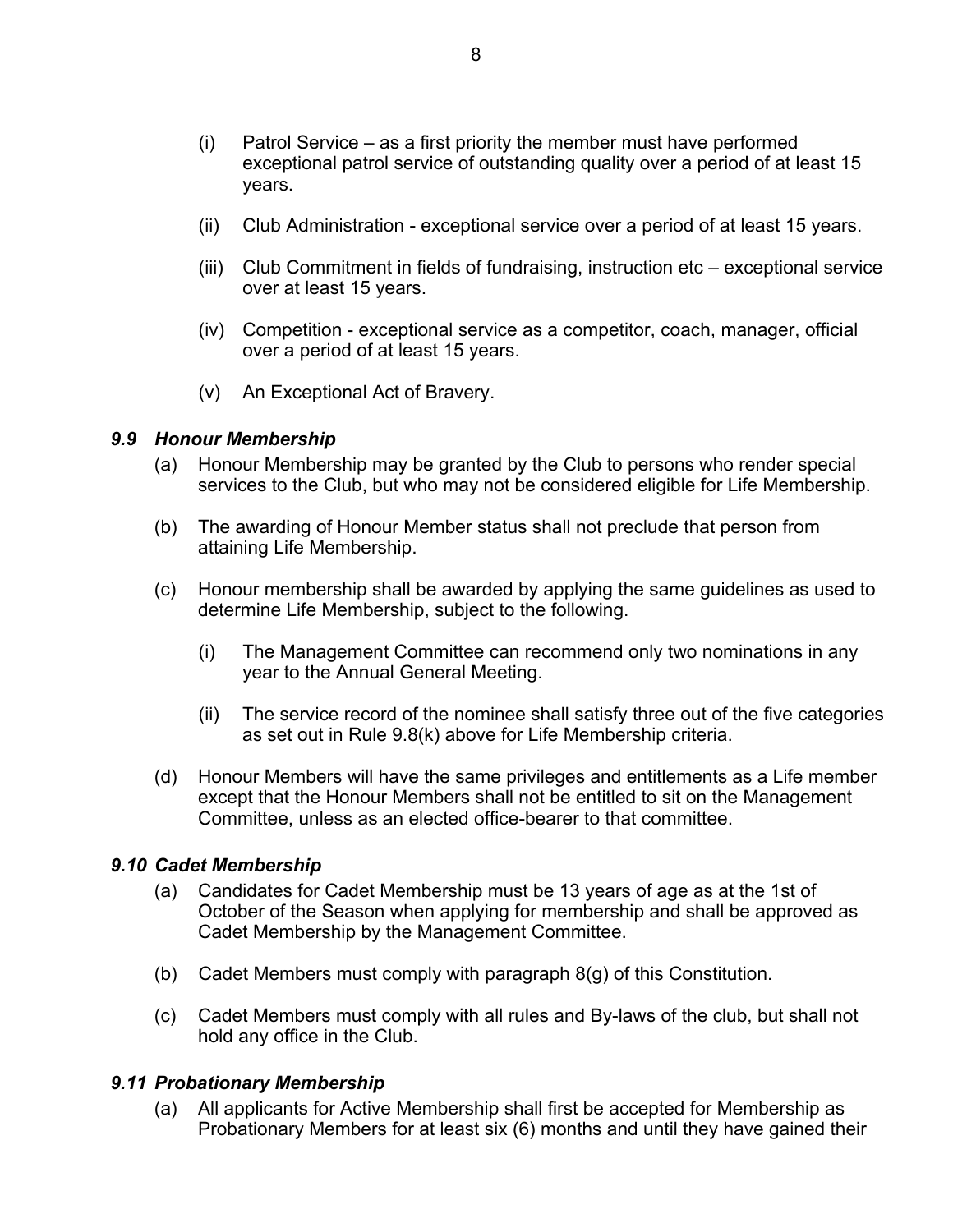<span id="page-12-0"></span>Surf Bronze Medallion or in the case of Cadet Members, their Surf Life Saving Certificate.

- (b) Probationary Members must comply with all Rules and By-laws of the Club, but shall not vote at any Club Meeting unless they are Office Bearers.
- (c) Probationary Members shall not be entitled to win the Club Championship.
- (d) Probationary Members shall carry out patrol duties under the direction of the Club Captain.

## *9.12 Non-Active Junior Membership*

- (a) Candidates for Non-Active Junior Members must be aged between 7 (as at 1st October in each Season) and 13 years (as at 1st October in each Season).
- (b) Non-Active Junior Members must comply with Rules and By-laws of the Club, but shall not vote at any Club meeting nor shall be permitted to hold any office in the Club.
- (c) Non-Active Junior Members are not permitted the use of the equipment of the Club including the gymnasium except under the supervision of a qualified coach/active member.

## *9.13 Family Social Membership*

- (a) Parents or guardians of junior members may be nominated for membership as a Family Social Member of the Club.
- (b) A Family Social Member must comply with all Rules and By-laws of the Club, but shall not vote at any Club meeting and shall not be permitted to hold any office in the Club.
- (c) A Family Social Member shall pay a membership fee.
- (d) A Family Social Member may use the Club facilities, but the use of the gymnasium will be subject to the same conditions as apply to Associate members.

## **10. Disqualification and Suspension of members**

- (a) Any Member expelled from the Club shall forfeit all privileges or rights of membership of the Club.
- (b) Any Member suspended shall forfeit all privileges and rights of membership of the Club, pending a further decision by the Management Committee.

## **11. Cessation of membership**

A person ceases to be a member of the Club if the person:

(a) dies; or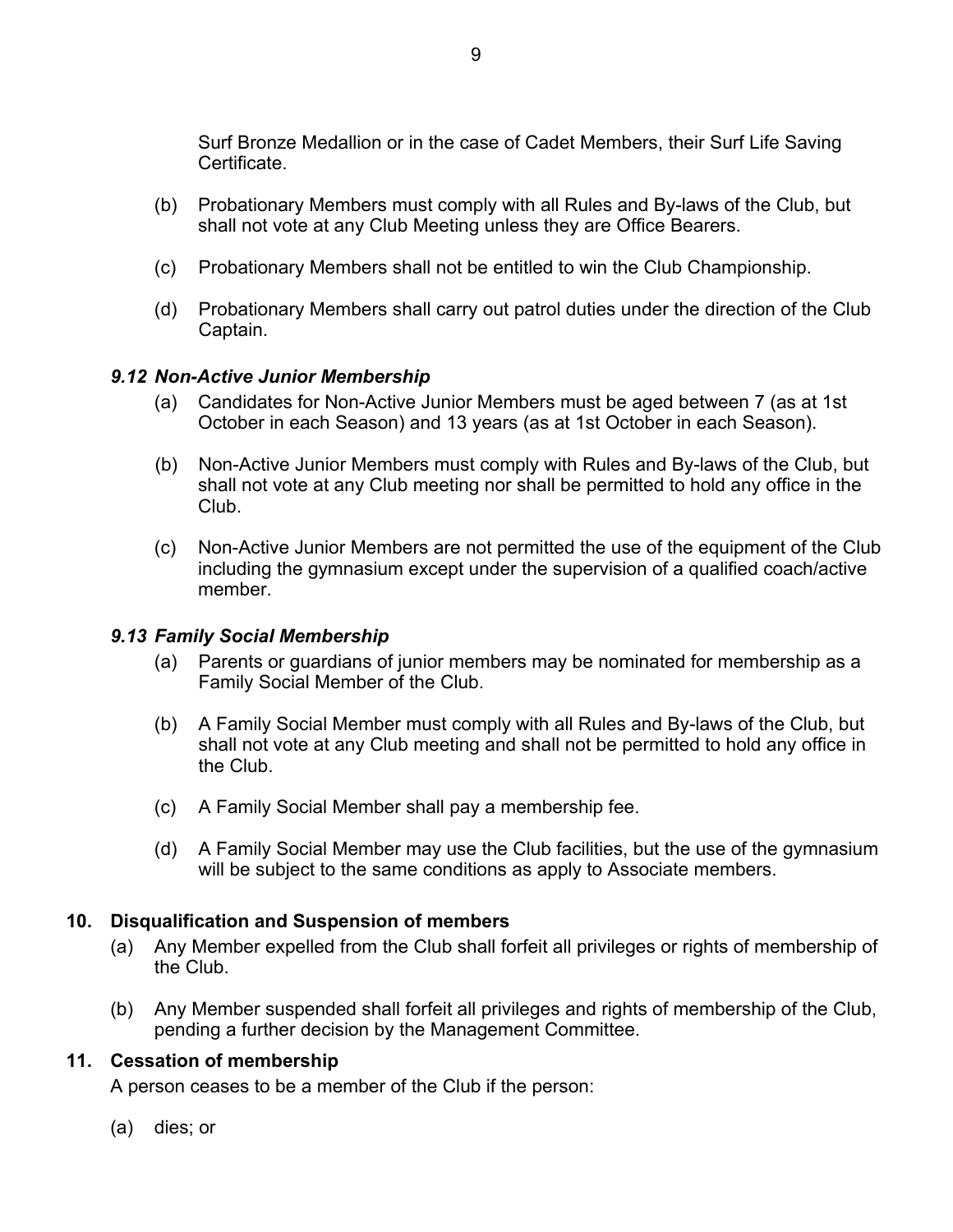- <span id="page-13-0"></span>(b) resigns membership; or
- (c) is expelled from the Club.

## **12. Membership entitlements not transferable**

A right, privilege or obligation which a person has by reason of being a member of the Club:

- (a) is not capable of being transferred or transmitted to another person; and
- (b) terminates on cessation or suspension of the person's membership.

## **13. Resignation of membership**

- (a) A member of the Club is not entitled to resign that membership except in accordance with this Rule.
- (b) A member of the Club who has paid all amounts payable by the member to the Club in respect of the member's membership may resign from membership of the Club by first giving to the secretary written notice of at least one month (or such other period as the Committee may determine) of the member's intention to resign and, on the expiration of the period of notice, the member ceases to be a member.
- (c) If a member of the Club ceases to be a member under Rule 12(b), and in every other case where a member ceases to hold membership, the secretary must make an appropriate entry in the register of members recording the date on which the member ceased to be a member.

## **14. Register of members**

- (a) The Secretary of the Club must establish and maintain a register of members of the Club specifying the name and address of each person who is a member of the Club together with the date on which the person became a member and the classification of the member.
- (b) The register of members must be kept at the principal place of administration of the Club and must be open for inspection, free of charge, by any member of the Club at any reasonable hour.

## **15. Membership Fees**

- (a) All annual membership fees and any other fees shall be determined by the Management Committee annually at the meeting immediately prior to the Annual General Meeting and be ratified by the Members at the Annual General Meeting.
- (b) All annual membership fees are due and payable on or before the 1st of September each year.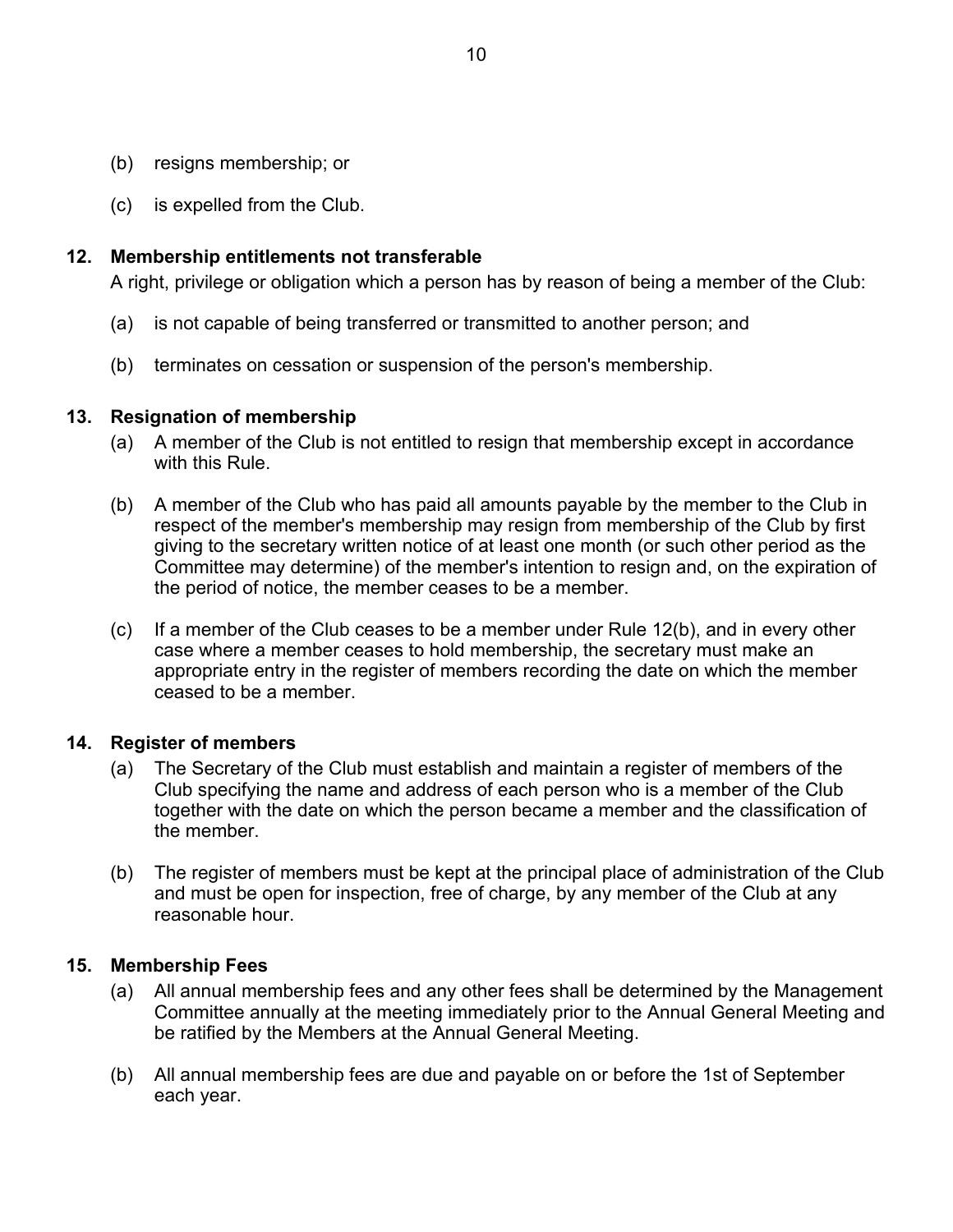- <span id="page-14-0"></span>(c) If the member becomes a member on or after 1 September in any calendar year the member shall pay the annual membership fee on becoming a member and before 1 September in each succeeding calendar year.
- (d) Any member who fails to pay any fees by the due date that member will not be entitled to use the Club premises or facilities, or to enjoy any privileges of the Club, as long as the fees remain outstanding.
- (e) A limit will be placed on the amount of fees that family of members must pay and that limit shall be determined at each Annual General Meeting.
- (f) If any Member performs 20 years of Active Patrol Service that member's Annual Membership Fees shall be waived.

#### **16. Members' liabilities**

The liability of a member of the Club to contribute towards the payment of the debts and liabilities of the Club or the costs, charges and expenses of the winding up of the Club is limited to the amount, if any, unpaid by the member in respect of membership of the Club as required by Rule 15.

## **17. Disciplining of members**

- (1) A complaint may be made to the Committee by any member of the Club that some other member of the Club:
	- (a) has persistently refused or neglected to comply with a provision or provisions of these Rules or By-laws; or
	- (b) has persistently and wilfully acted in a manner prejudicial to the interests of the Club.
- (2) On receiving such a complaint, the Committee:
	- (a) must cause notice of the complaint to be served on the member concerned; and
	- (b) must give the member at least 14 days from the time the notice is served within which to make submissions to the Committee in connection with the complaint; and
	- (c) must take into consideration any submissions made by the member in connection with the complaint.
- (3) The Committee may, by resolution, expel the member from the Club or suspend the member from membership of the Club if, after considering the complaint and any submissions made in connection with the complaint, it is satisfied that the facts alleged in the complaint have been proved.
- (4) If the Committee expels or suspends a member, the secretary must, within 7 days after the action is taken, cause written notice to be given to the member of the action taken,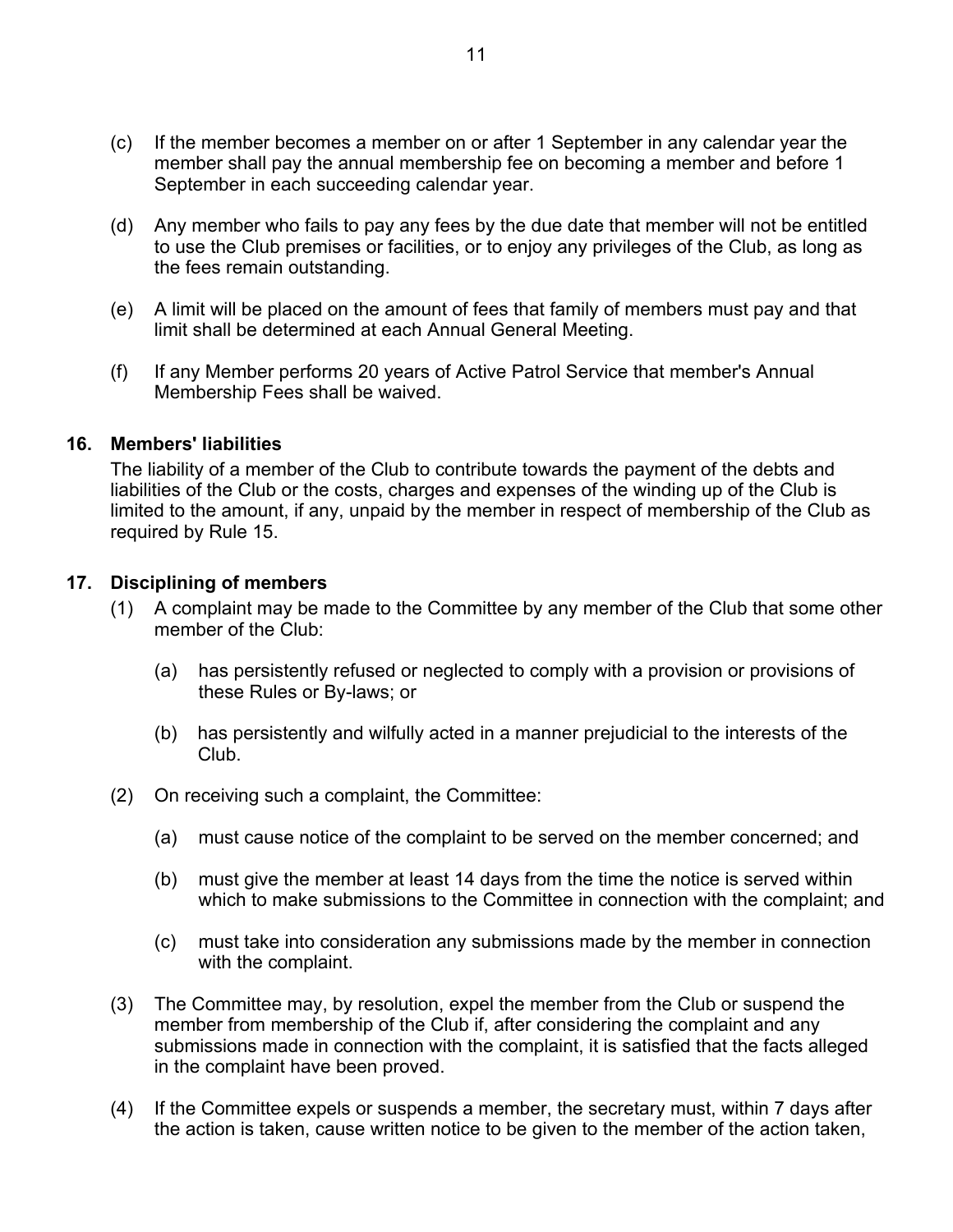<span id="page-15-0"></span>of the reasons given by the Committee for having taken that action and of the member's right of appeal under Rule 18.

- (5) The expulsion or suspension does not take effect:
	- (a) until the expiration of the period within which the member is entitled to appeal against the resolution concerned; or
	- (b) if within that period the member exercises the right of appeal, unless and until the Club confirms the resolution under Rule 18(4), whichever is the later.

## **18. Right of appeal of disciplined member**

- (1) A member may appeal to the Club in general meeting against a resolution of the Committee under Rule 17, within 7 days after notice of the resolution is served on the member, by lodging with the secretary a notice to that effect.
- (2) The notice may, but need not, be accompanied by a statement of the grounds on which the member intends to rely for the purposes of the appeal.
- (3) On receipt of a notice from a member under Rule 18(1), the secretary must notify the Committee, which is to convene a general meeting of the Club to be held within 28 days after the date on which the secretary received the notice.
- (4) At a general meeting of the Club convened under Rule 18(3):
	- (a) no business other than the question of the appeal is to be transacted; and
	- (b) the Committee and the member must be given the opportunity to state their respective cases orally or in writing, or both; and
	- (c) the members present are to vote by secret ballot on the question of whether the resolution should be confirmed or revoked.
- (5) If at the general meeting the Club passes a special resolution in favour of the confirmation of the resolution, the resolution is confirmed.

## **FINANCIAL YEAR**

## **19. The Financial Year**

The Financial Year of the Club shall be from July 1st until June 30th.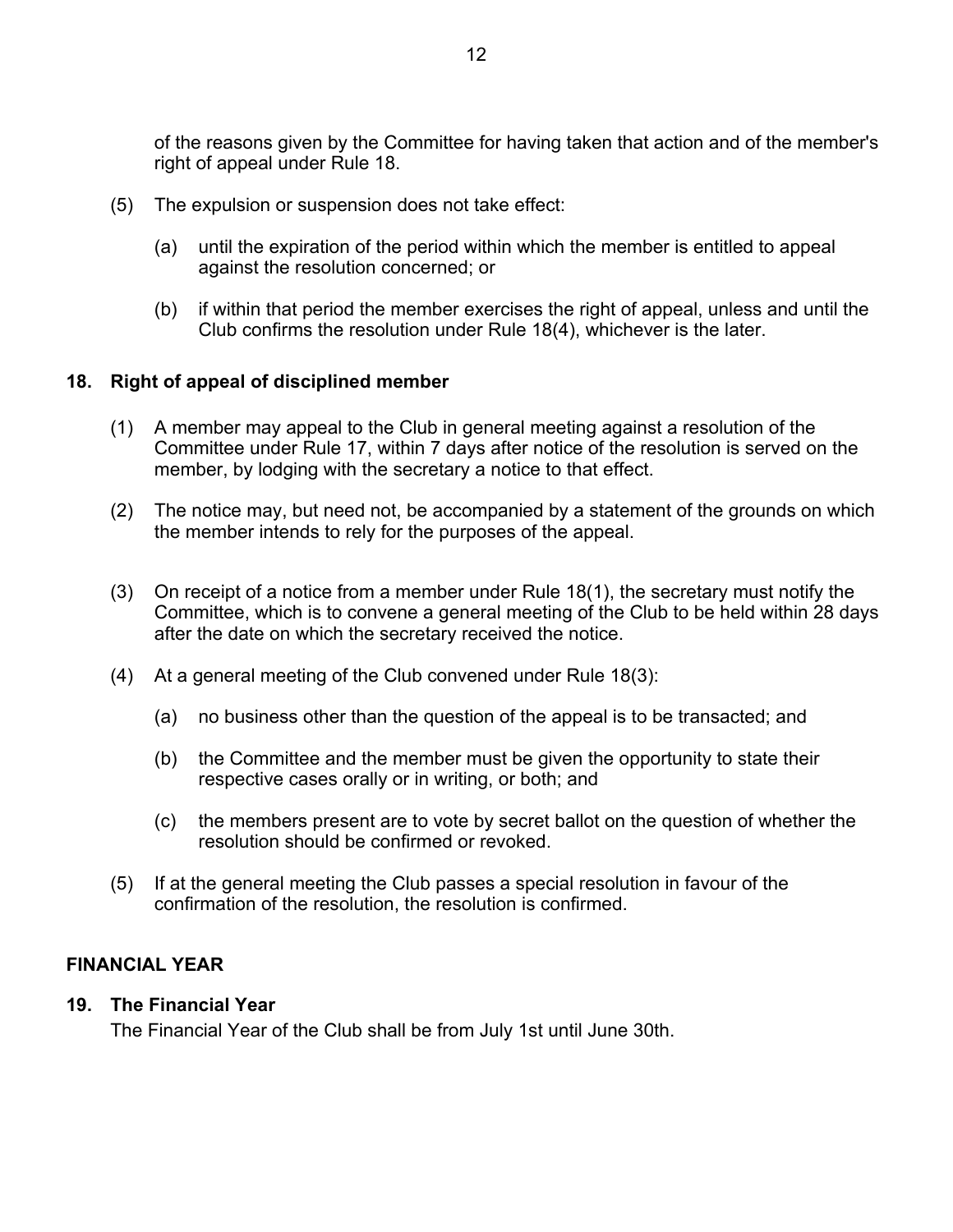## <span id="page-16-0"></span>**RULES AND BY-LAWS**

#### **20. Availability of Rules & By-laws**

- (a) Copies of these Rules and the By-laws of the Club will be available to all Members.
- (b) The Secretary shall keep a record of all amendments to the Rules and By-laws.
- (c) The Rules may be altered, rescinded or added to only by special resolution passed at a General Meeting.
- (d) Any proposed alteration rescission or addition must be in writing and be signed by the Mover and two Seconders, all of whom must have been Members of the Club for at least six (6) months prior to the General Meeting at which the special resolution is to be proposed and must be entitled to vote at meetings.
- (e) The Management Committee's recommendation of the proposals shall be stated at the General Meeting at which the special resolution is to be passed.
- (f) A copy of these Rules and the By-laws shall be kept at the Club House.
- (g) All persons accepting Membership of the Club agree to be bound by the Rules and Bylaws of the Club. Any interpretation of the Rules and By-laws made by the Management Committee shall be recorded by the Secretary and shall be accepted by and be binding on all Members, subject to ratification of the Management Committee's interpretation at a General Meeting.
- (h) If there is any conflict between these Rules and the By-laws these Rules shall have precedence.

## **OFFICERS AND COMMITTEES**

#### **21. Officers of the club**

#### *21.1 Honorary Officers*

- (a) The members of the Club entitled to vote at the Annual General Meeting may elect the following Honorary Officers who shall have no voting rights and who need not be Members of the Club.
	- Patrons Vice Patrons **Solicitor**  Medical Officers **Architects** Auditors
- (b) Honorary officers shall have the right to attend Annual or Special General Meetings of the Club and to speak or express opinions on business conducted at those meetings.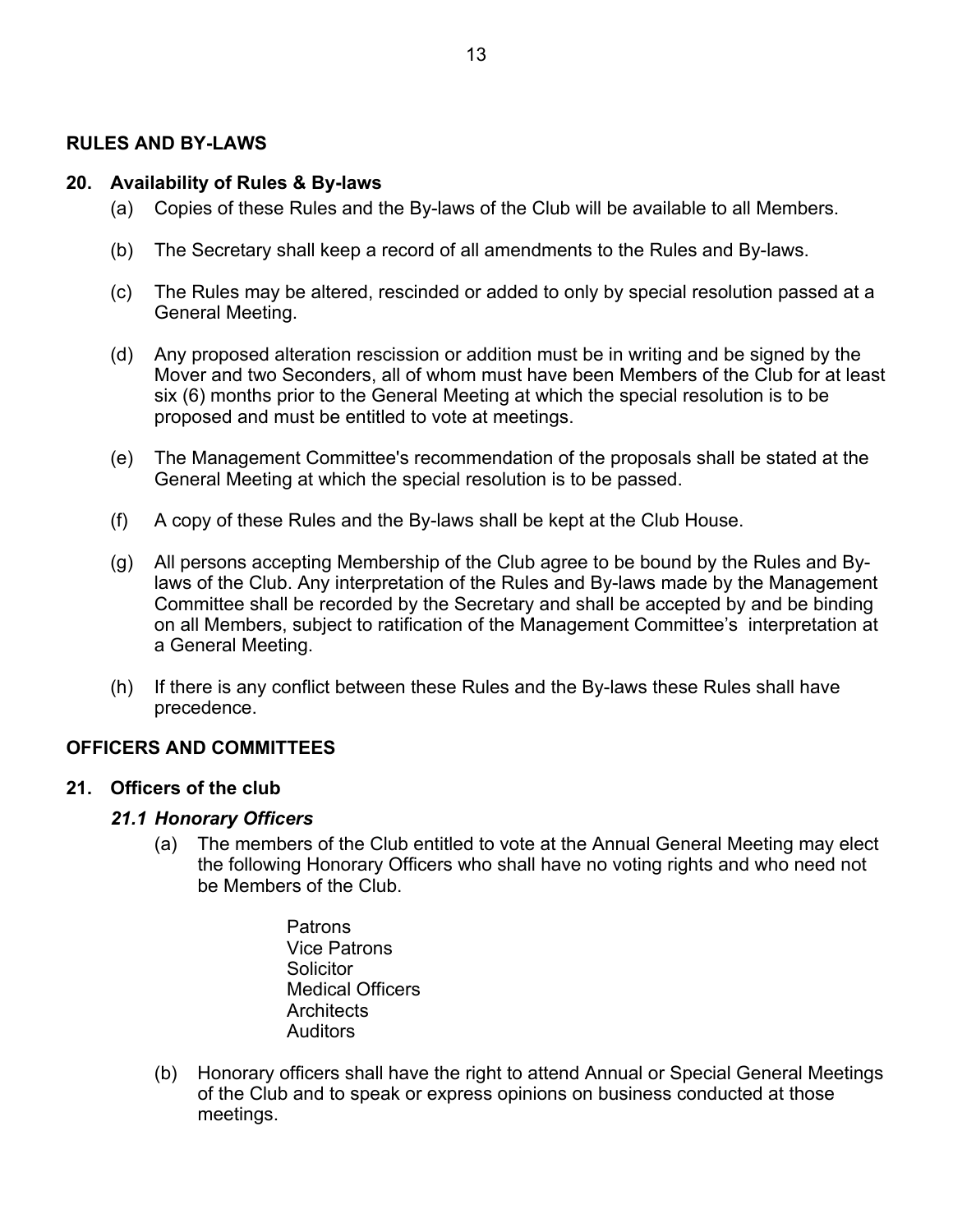## <span id="page-17-0"></span>*21.2 Officers of the Club elected at the Annual General Meeting*

(a) The members of the Club entitled to vote at an Annual General Meeting may elect the following officers who shall also be Members of the Club.

> President, Senior Vice President, Junior Vice President Secretary, Assistant Secretary, Treasurer, Assistant Treasurer, Assistant Treasurer (Junior Board of Activities) Club Captain, Vice -Club Captain, Chairperson of the Junior Board of Activities Junior Club Captain Team Manager (Competitions Director), Chief Education & Training Officer Assistant Training Officer, Boat Manager Boat Captain, Boat Vice Captain, Chief Gear Steward Assistant Gear Stewards, Board & Ski Manager Board and Ski Coach, Beach Manager Beach Coach, Swim/ R & R Manager Swim/R & R Coach Registrar, Handicapper, Publicity Officer Assistant Publicity Officer Social Secretary Assistant Social Secretary First Aid Officer Assistant First Aid Officer Competitions Secretary Junior Club Captain Bus Manager Mobile Officer Team Captain Power Craft Captain Power Craft Vice Captain, IRB Competition Manager Radio Officer,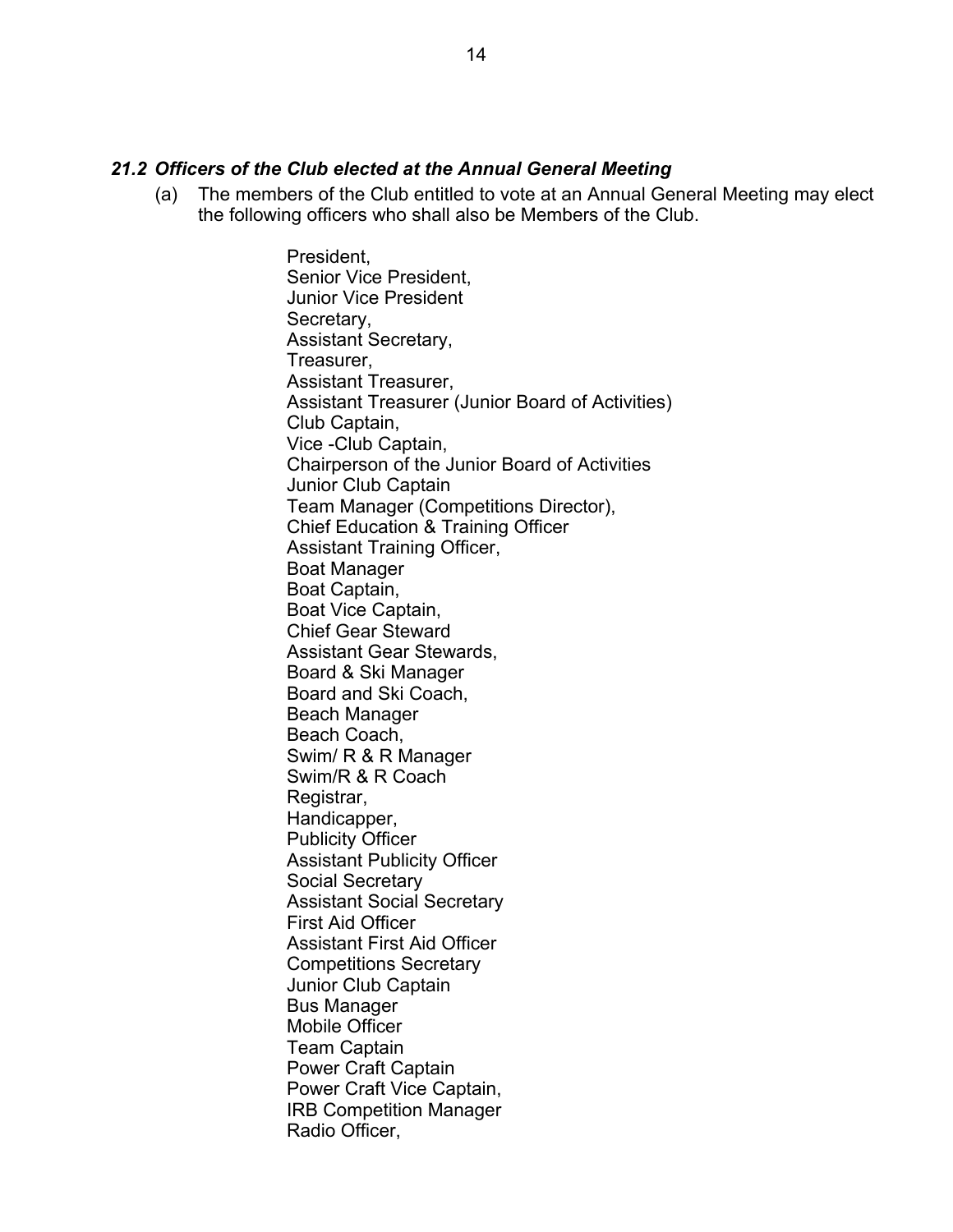<span id="page-18-0"></span> Assistant Radio Officer, Regalia Officer Water Safety Coordinator Call-out Officer Food & Beverage Coordinator Function Room Booking Officer Assistant Function Room Officer (2) Junior Activities Liaison Officers Representatives (2), Junior Activities Secretary Junior Activities Registrar Junior Activities Team Manager Junior Activities Delegates to Branch Junior Activities Coaches Junior Activities Gear & Clothing Junior Activities Publicity Officer Gym Custodian Web Site Officer

- (b) The officers elected shall discharge the functions of their office without remuneration except that they may be reimbursed for out of pocket expenses incurred by them.
- (c) Each officer of the Club is, subject to these Rules, to hold office until the conclusion of the Annual General Meeting following the date of the officer's election, but is eligible for re-election.
- (d) Nominations for any of the offices set out in Rule 21.2(a) must be made in writing at least three (3) days before the Annual General Meeting at which the election is to be conducted. Nominations shall be proposed and seconded by members eligible to vote at such meeting, and the nominee shall consent to their nomination by signing the nomination form. Where nominations for any offices have not been received before the Annual General Meeting, nominations for these vacant offices may be accepted from the floor of the meeting.
- (e) In the event of a casual vacancy occurring in the officers of the Club, the Committee may appoint a member of the Club to fill the vacancy and the member so appointed is to hold office, subject to these Rules, until the conclusion of the Annual General Meeting next following the date of the appointment.

#### **22. The Management Committee**

(1) The following officers shall constitute the Management Committee:

 President Senior Vice President **Secretary Treasurer** Club Captain,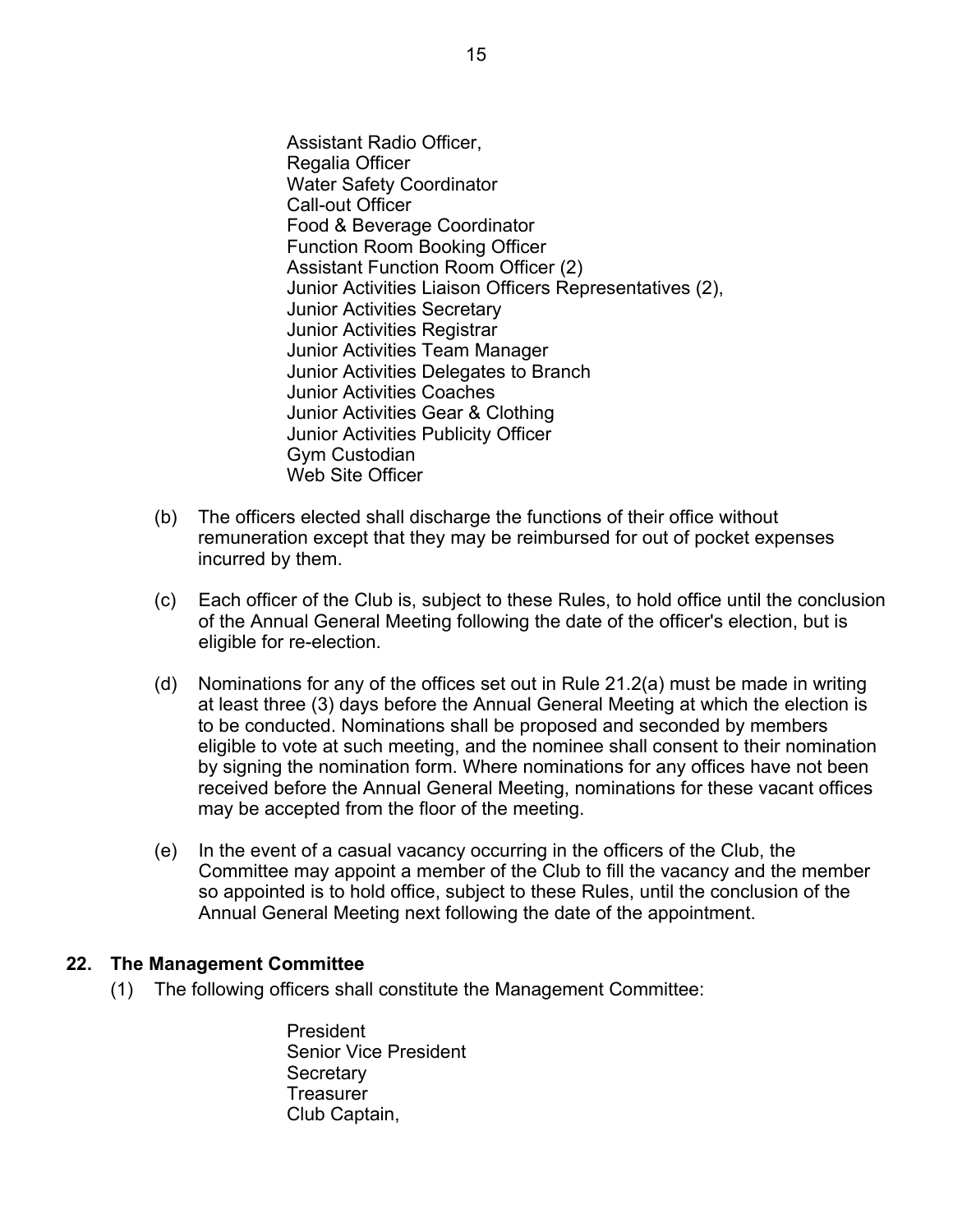Team Manager (Competitions Director) Chief Education Training & Development Officer, Social Secretary, Chairperson of the Board of Junior Activities.

- <span id="page-19-0"></span>(2) Subject to the Association Incorporation Act as amended, its regulations and these Rules and By-laws of the Club and to any resolution passed by the Club in General Meeting, the Management Committee shall have the powers to carry out the following:
	- (a) Control and manage the income and expenditure of the Club, its affairs and concerns of officers and members.
	- (b) Call for nominations to fill casual vacancies which may occur amongst the officers of the Club, or any committees and from the nominations received appoint a member to the vacant. Such officers elected shall have all rights and authority of that position.
	- (c) May exercise all such functions as may be exercised by the Club, other than those functions that are required by these Rules to be exercised by a general meeting of members of the Club.
	- (d) Perform all such acts and do all such things as appear to the Committee to be necessary or desirable for the proper management of the affairs of the Club.
	- (e) Approve payment of out of pocket expenses to members. Any such payments will be disclosed in the Annual Report/Financial Statement of the Club.
	- (f) Ensure the Club fulfils its commitments to the Community and Surf Life Saving Australia particularly relating to 'Special Events'.
	- (g) Ensure a 'Special Events' sub-committee chaired by the Senior Vice President is created for the purposes of ensuring the Club's obligations of fulfilling special events are carried out.
	- (h) Suspend or expel any Officer or Member on the grounds of misconduct, breach of Rules or By-laws, or neglect of duty.
- (3) Members of the Management Committee may appoint their Assistant Officers as their proxy in order to furnish their report.

#### **23. Casual vacancies**

For the purposes of these Rules, a casual vacancy in any office of the Club occurs if the officer:

- (a) dies; or
- (b) ceases to be a member of the Club; or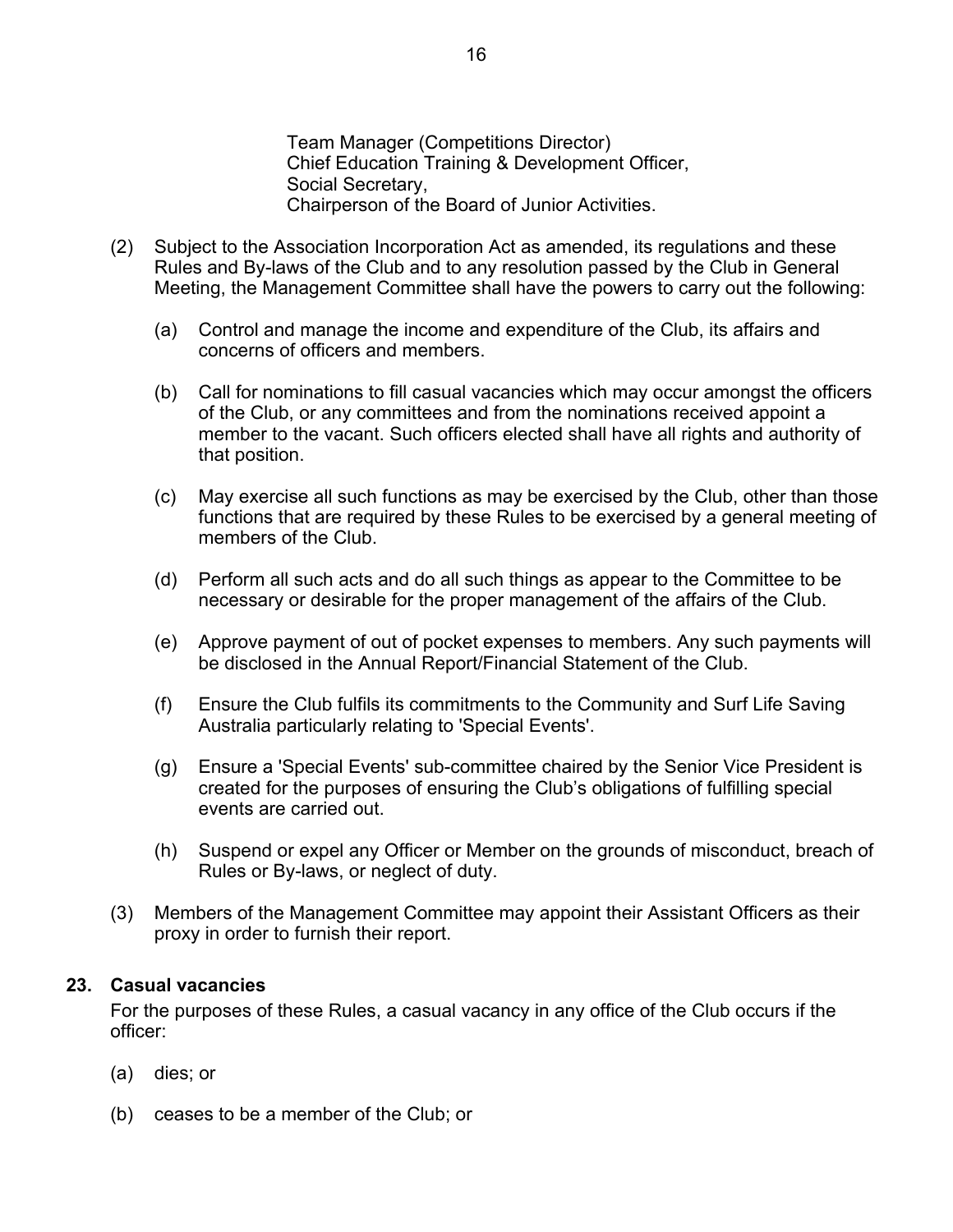- <span id="page-20-0"></span>(c) becomes an insolvent under administration within the meaning of the Corporations Law; or
- (d) resigns office by notice in writing given to the secretary; or
- (e) is removed from office under rule 24; or
- (f) becomes a mentally incapacitated person; or
- (g) is absent without the consent of the Management Committee from three (3) consecutive meetings of the Management Committee to which that officer belongs in which event the secretary shall advise the departing officer that his position has been declared vacant.

#### **24. Removal of member**

- (1) The Club in general meeting may by resolution remove any member of any committee including the Management Committee from office before the expiration of the member's term of office and may by resolution appoint another person to hold office until the expiration of the term of office of the member so removed.
- (2) If a member of the committee to whom a proposed resolution referred to in Rule 24(1) relates makes representations in writing to the Secretary or President (not exceeding a reasonable length) and requests that the representations be notified to the members of the Club, the Secretary or the President may send a copy of the representations to each member of the Club or, if the representations are not so sent, the member is entitled to require that the representations be read out at the meeting at which the resolution is considered.

#### **25. Meetings and Quorum of Management Committee**

- (1) Any 5 members of the Management Committee constitute a quorum for the transaction of the business of a meeting of the Committee.
- (2) No business is to be transacted by the Committee unless a quorum is present and if, within half an hour of the time appointed for the meeting, a quorum is not present, the meeting is to stand adjourned to a date and place determined by members present at such a meeting.
- (3) If at the adjourned meeting a quorum is not present within half an hour of the time appointed for the meeting, the meeting is to be dissolved.
- (4) At a meeting of the Management Committee:
	- (a) the President or, in the President's absence, the Senior Vice-President is to preside; or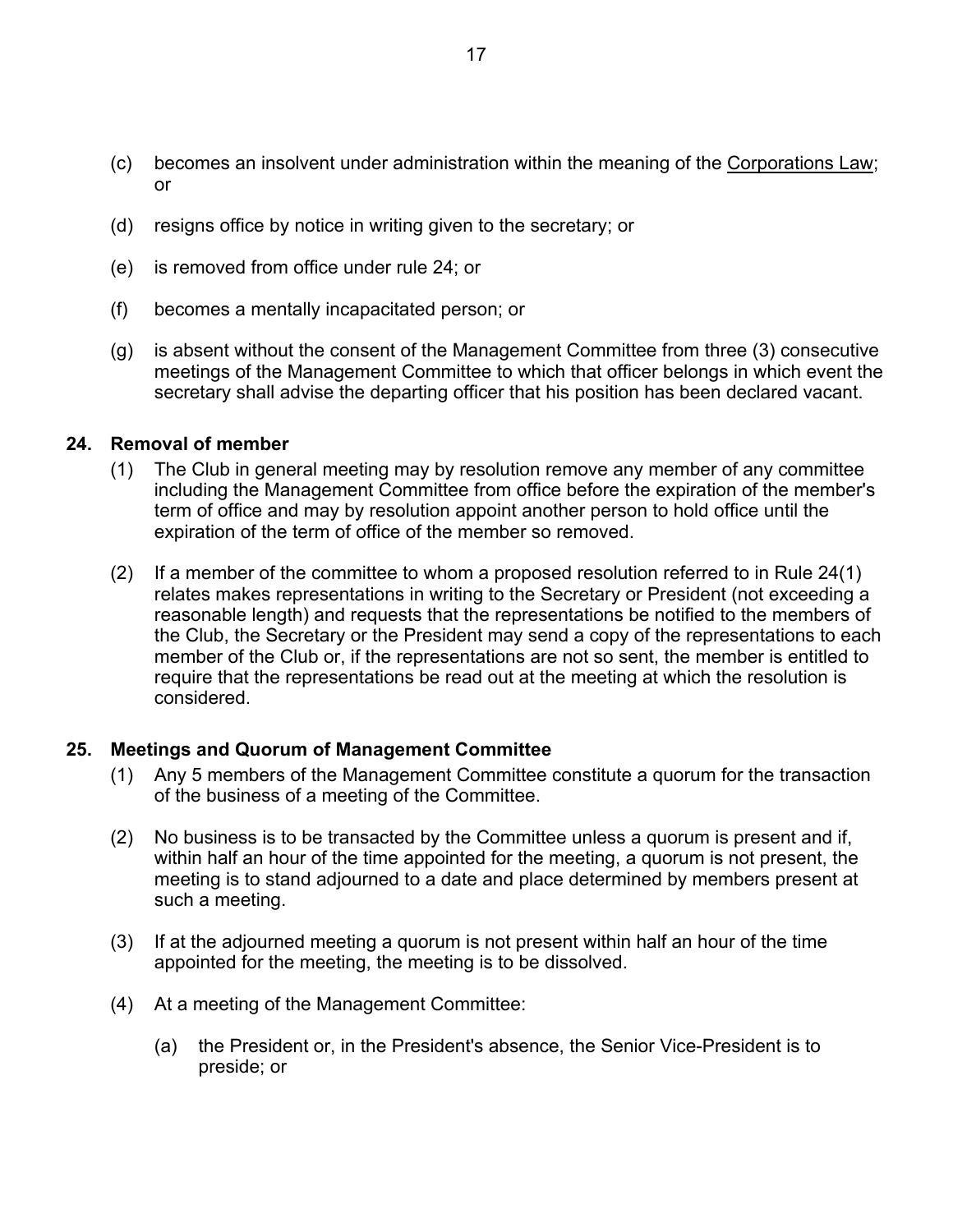- <span id="page-21-0"></span>(b) if the President and the Senior Vice-President are absent or unwilling to act, such one of the remaining members of the Management Committee as may be chosen by the members present at the meeting is to preside.
- (5) Questions arising at any meeting of the Management Committee or sub-committee shall be decided by a majority of votes of those present. In the case of an equality of votes, the person appointed to chair the meeting shall have a second or casting vote.
- (6) All Management Committee members must produce written reports to each meeting.

## **26. Delegation by Committee to Sub-Committee**

- (1) The Management Committee may, by instrument in writing, delegate to one or more sub-committees (consisting of such member or members of the Club as the by-laws shall specify or as the Management Committee thinks fit) the exercise of such of the functions of the Management Committee as are specified in the by-laws, other than:
	- (a) this power of delegation; and
	- (b) a function which is a duty imposed on the Management Committee by the Act or by any other law.
- (2) A function the exercise of which has been delegated to a sub-Committee under this Rule or the By-laws may, while the delegation remains unrevoked, be exercised from time to time by the sub-Committee in accordance with the terms of the delegation and the Bylaws.
- (3) A delegation under this section may be made subject to such conditions or limitations as to the exercise of any function, or as to time or circumstances, as may be specified in the By-laws.
- (4) Despite any delegation under this Rule, the Management Committee may continue to exercise any function delegated.
- (5) Any act or thing done or suffered by a sub-committee acting in the exercise of a delegation under this Rule has the same force and effect as it would have if it had been done or suffered by the Committee.
- (6) The Management Committee may, by instrument in writing, revoke wholly or in part any delegation under this Rule.
- (7) A sub-committee may meet and adjourn as it thinks proper.

## **27. Shoalhaven City Council Committee by Delegation**

(1) Each member of the Management Committee, upon election to the Management Committee in each year shall automatically accept nomination as a committee member of the "Shoalhaven City Council Committee by Delegation" (the "Committee by Delegation") in charge of the managing administering, hiring, repairing and maintaining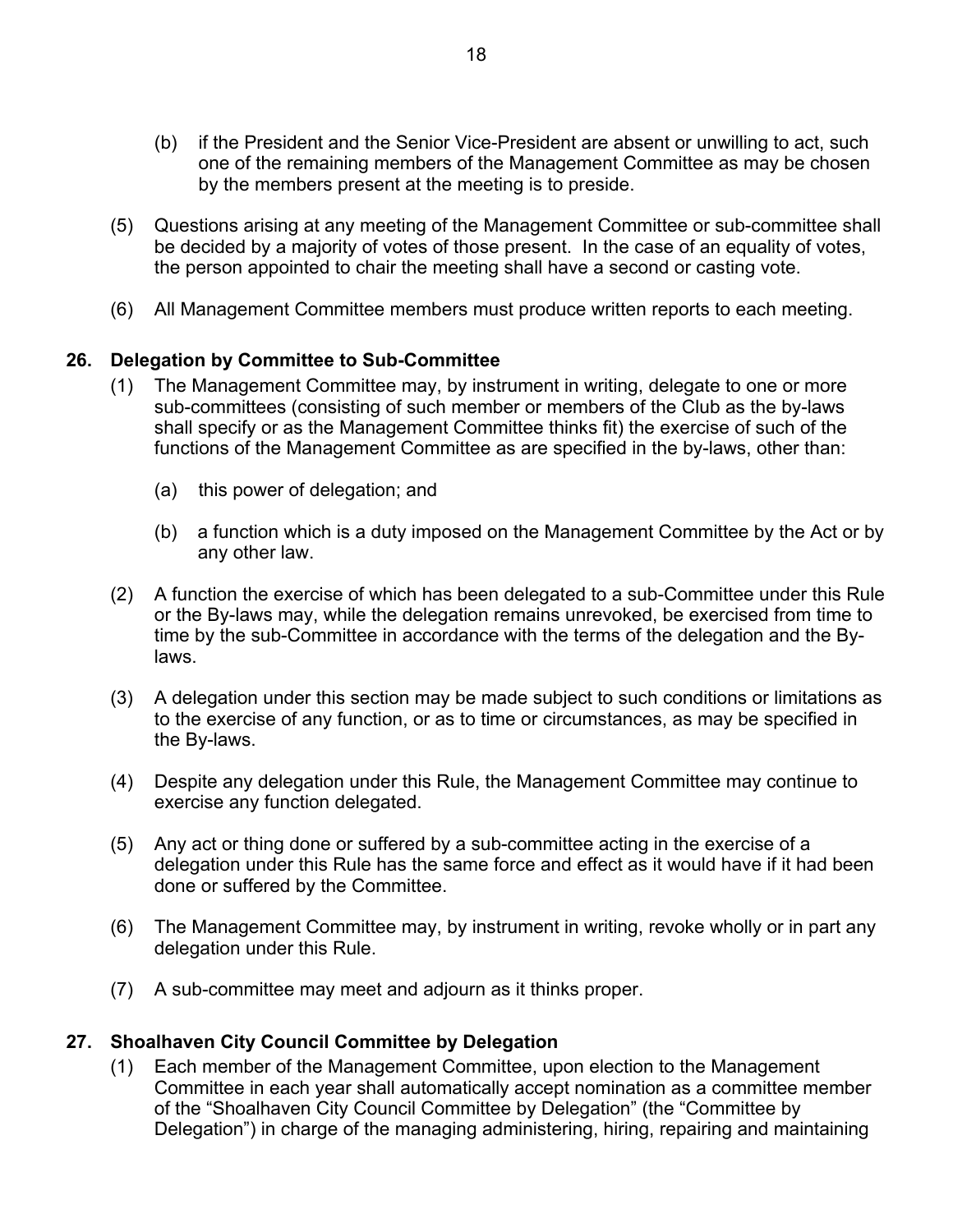<span id="page-22-0"></span>the Club House erected on the land owned by the Shoalhaven City Council at Mollymook Beach.

- (2) The Secretary shall be responsible for submitting the nomination for membership of the Committee by Delegation to Shoalhaven City Council in each year immediately following the Annual General Meeting of the Club.
- (3) Upon the Shoalhaven City Council accepting the nominations for membership from the Club and electing the nominees to the Committee by Delegation for the Club House each member so elected shall accept the position and serve on the Committee by Delegation until the next Annual General Meeting of the Club or until the member becomes a casual vacancy in accordance with the rules of this Club.

#### **28. The President**

The President shall:

- (a) be the nominal head of Mollymook Surf Life Saving Club Incorporated and will act as chairman of any Management Committee Meeting, Annual General Meeting or Special General meeting at which the President is present;
- (b) be the holder of the Bronze Medallion award;
- (c) have the right to attend all committees and sub committees and shall be an ex-officio of all committees with full voting rights, or may appoint his representative to attend and vote at such meetings in his place;
- (d) administer and be responsible for all affairs of the Club and uphold the Rules and Bylaws;
- (e) in consultation with the Management Committee and incorporating all other committees' strategic plans, draw up a Club Strategic plan and continually overview and update same;.
- (f) be responsible for the Media Releases, interviews and public relations with the media and the general public;
- (g) attend all general meetings of the Branch and report to the Management Committee.

#### **29. Senior Vice President**

The Senior Vice President shall:

- (a) assist the President in carrying out his duties and in the President's absence shall deputise and assume the responsibility of the President;
- (b) convene and chair the meetings of the Judiciary committee;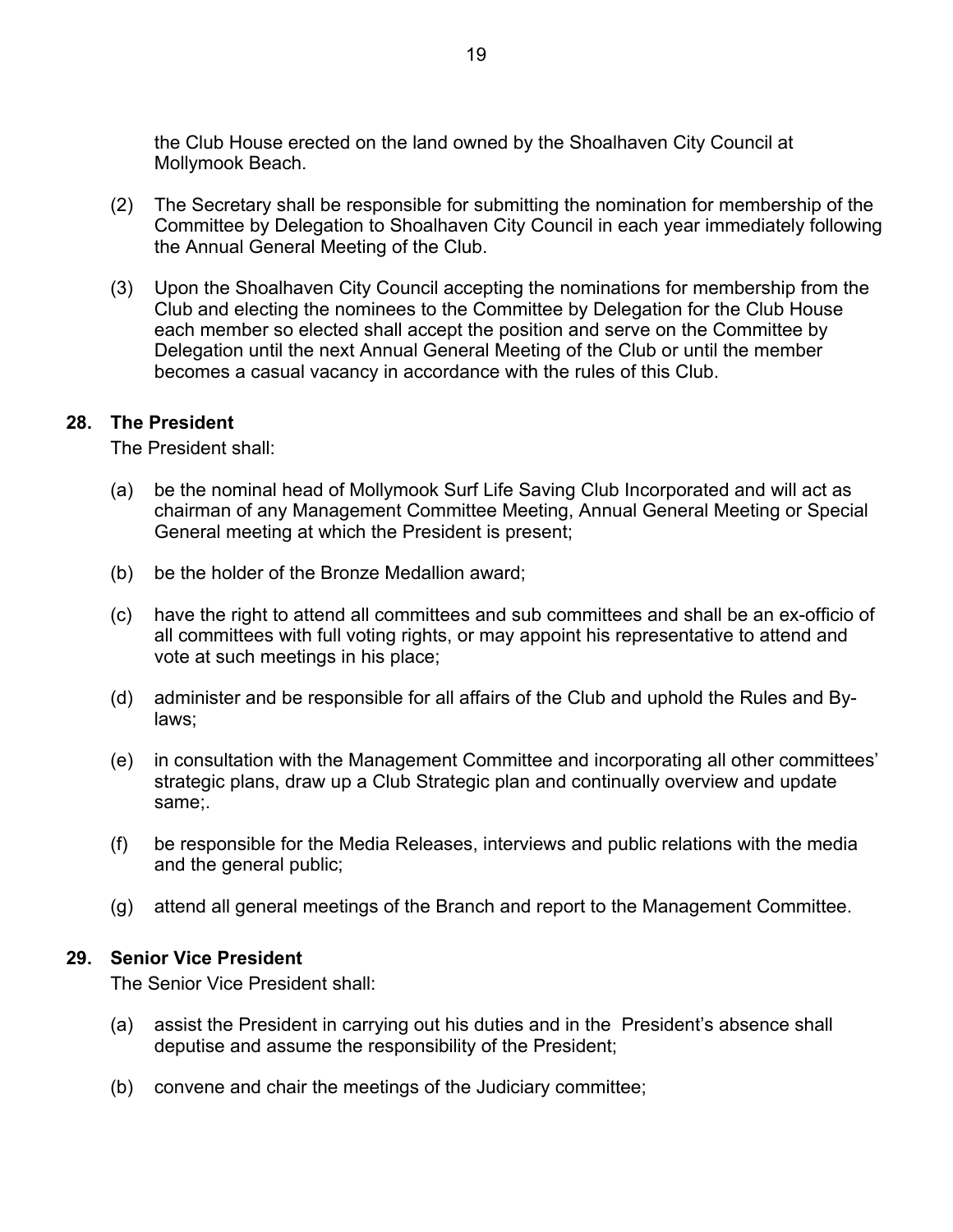- <span id="page-23-0"></span>(c) be responsible for the overall media coverage of events conducted by the Club and endeavour to create good relations with the media and general public. (No mention shall be made of any domestic affairs of members nor shall any media controversy be entered into involving any member, Club or Surf Life Saving Australia);
- (d) initiate, organise and otherwise control such special projects that are referred to him by the Management Committee.
- (e) convene and chair 'Special Events' Committee meetings;
- (f) attend all organising committee meetings associated with special events involving the Club.

## **30. The Secretary**

The Secretary shall:

- (a) be responsible for the general routine and administration of the Club and all other duties usually associated with the Secretary;
- (b) issue notices and compile agendas for and maintain the minutes for all Special/Annual Meetings & Management meetings;
- (c) attend all meetings of the Management Committee of the Club and be responsible for keeping minute books and produce them at each Committee or General Meeting;
- (d) be solely responsible for authorising all written material issued in the name of this Club;
- (e) be responsible, (in liaison with the Captain) for exhibiting all instructions on the Club's notice board;
- (f) be responsible for the custody of the papers belonging to the Club, except those relating to finance;
- (g) be responsible for ensuring that upon receipt of any sponsorship money, cheques or otherwise the amount be forwarded to the chairperson of the relevant committee charged with the responsibility of such sponsorship portfolio for banking on the behalf of the Treasurer in accordance with the *Financial Management* Guidelines attached to the By-laws*;.*
- (h) advise the Treasurer of every such transaction;
- (i) prepare a draft copy of the Annual Report and submit it to the Committee for approval before printing and presentation to Members at the Annual General Meeting;
- (j) produce to the Auditors, the minute books and such other information available as and when required by them;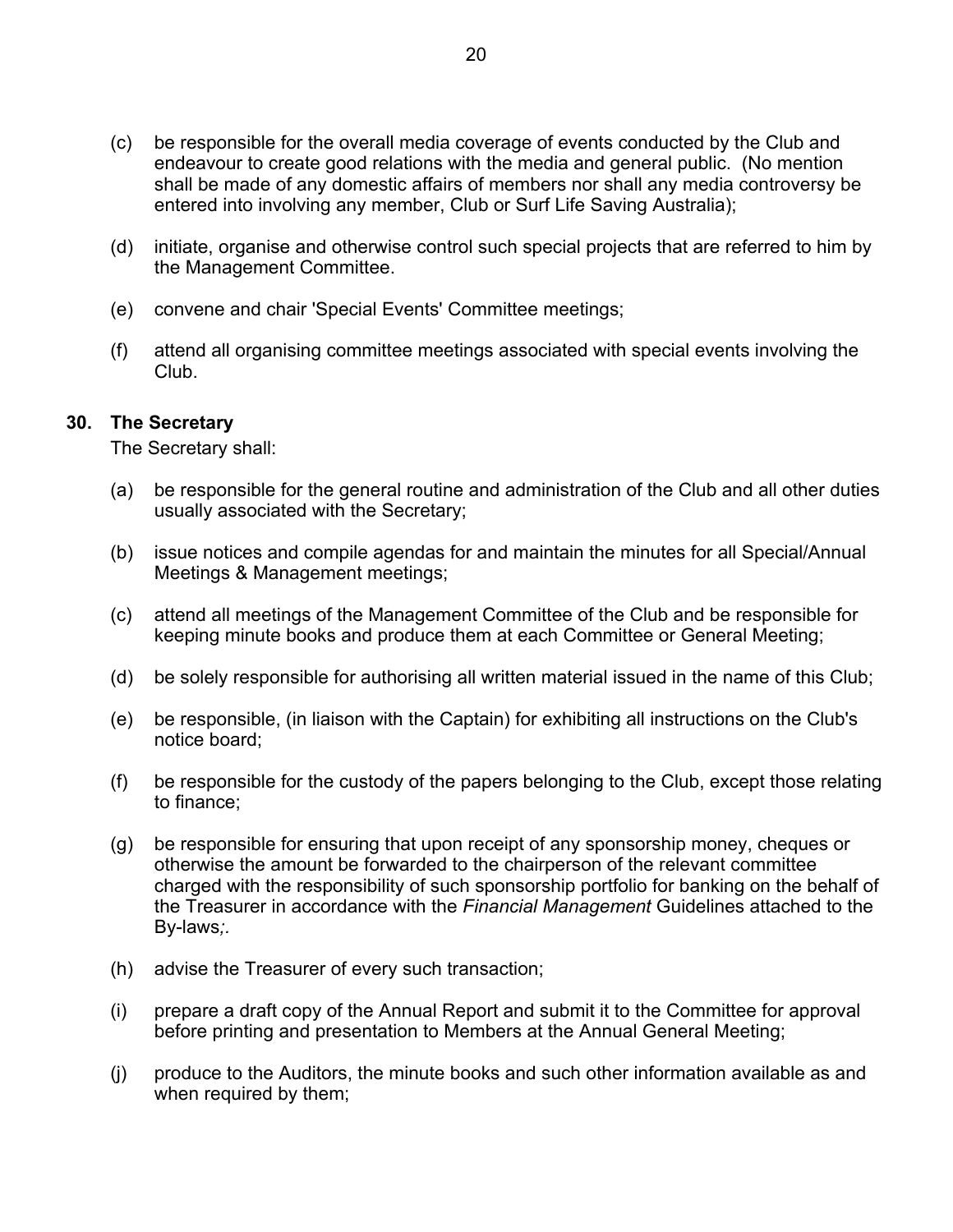- <span id="page-24-0"></span>(k) carry out such other duties as the Committee may from time to time direct;
- (l) be ex-officio, a member of Committees and Sub-Committees appointed by the Committee;
- (m) liaise with Web Site Officer and oversee the Web Site Contents;
- (n) prepare submissions on behalf of the Club;
- (o) be responsible for the production of the Club Information Booklet at the commencement of each Season;
- (p) provide copies of all Carnival material to the Competitions Secretary;
- (q) be responsible for booking all Club functions with the Function Room Booking Officer;
- (r) be responsible for all initial membership applications and table them at the next Management Committee Meeting.

## **31. The Treasurer**

The Treasurer shall:

- (a) be Chairperson of the Finance Committee;
- (b) oversee and be responsible for the activities and duties carried out by the Finance Committee which shall develop, review, and maintain an up-date the Financial Plan of Management for the Club. The Finance Committee shall be responsible for promoting and maintaining established income streams in accordance with the By-laws;
- (c) liaise with the Fund Raising Committee;
- (d) actively oversee the positions of Social Secretary, Regalia Officer, Gear Steward, Bus Manager, Function Room Booking Officer, Assistant Treasurer (JAC), Team Manager and any other officer authorised officer of sub-committees that may from time to time be responsible for handling of funds for the Club;
- (e) be responsible for the setting up and organisation of the Car Art Union Raffle drawn annually prior to the 1st of August with the assistance from the Finance Committee and the Ways & Means Committee;
- (f) monitor all sponsorship money, cheque or other funds received and deposited on his behalf by the Chairperson of the committee responsible for the relevant sponsorship portfolio;
- (g) ensure that all office holders authorised to collect funds in the name of any part of the Club, shall do so in accordance with good financial practice;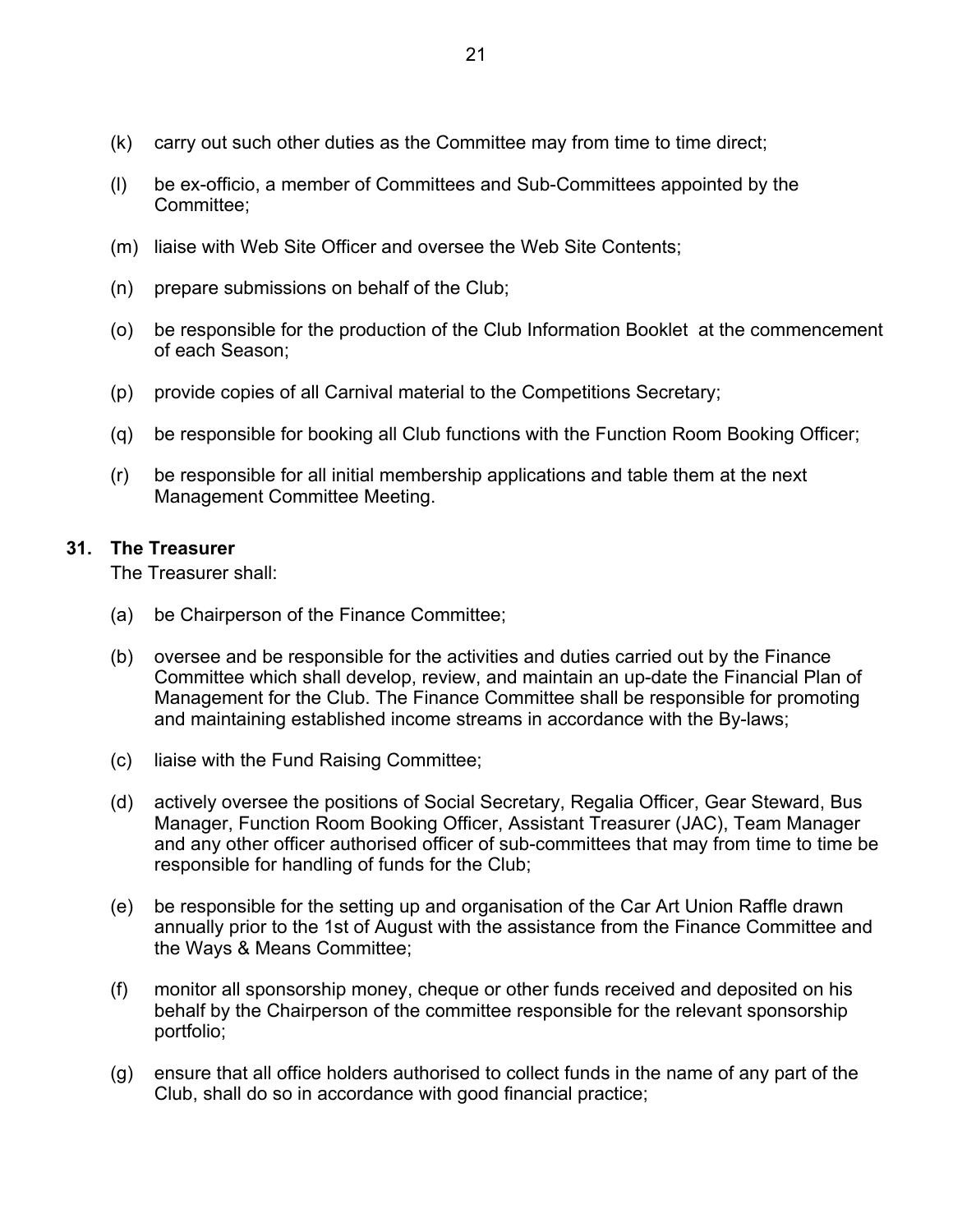- <span id="page-25-0"></span>(h) keep such books and papers relating to the finance of the Club as the Committee may from time to time direct;
- (i) keep correct accounts and books showing the financial affairs of the Club;
- (j) present a statement of the Club's financial position at each meeting in accordance with the *Financial Management Guidelines* forming part of the By-laws;
- (k) collect all fees and monies due to the Club;
- (l) without delay, pay to the credit of the Club's banking account all monies they may receive and promptly issue receipts for all monies received, and draw all cheques on behalf of the Club;
- (m) prepare the Annual Balance Sheet and Financial Statement of the Club and submit them to the Annual General Meeting of the Club, as properly examined and certified as correct by the Club's Auditors;
- (n) produce to the Auditors as and when required, the Club Books of account, bank books and vouchers, and generally assist the Auditors in the audit of accounts;
- (o) carry out such other duties as the Management Committee may from time to time direct;
- (p) at Management Committee Meetings, vote in accordance with any decision reached previously by a sub-Committee that they represent.

## **32. Club Captain**

The Club Captain shall:

- (a) be the Chairperson of the Life Saving Committee;
- (b) be responsible for the general conduct of all Members when associated with the Club's activities;
- (c) be responsible for the general education of all Members in the skill of Surf Life Saving including annual pre-season workshops for Patrol Captains and Vice Captains;
- (d) oversee and be responsible for all records and rosters for patrols and for accurate records of life saving activities of the Members;
- (e) promptly advise the Management Committee and competition section Managers of any patrol default by any active member;
- (f) be responsible for the development of a Lifesaving Plan with the assistance of the Life Saving Committee;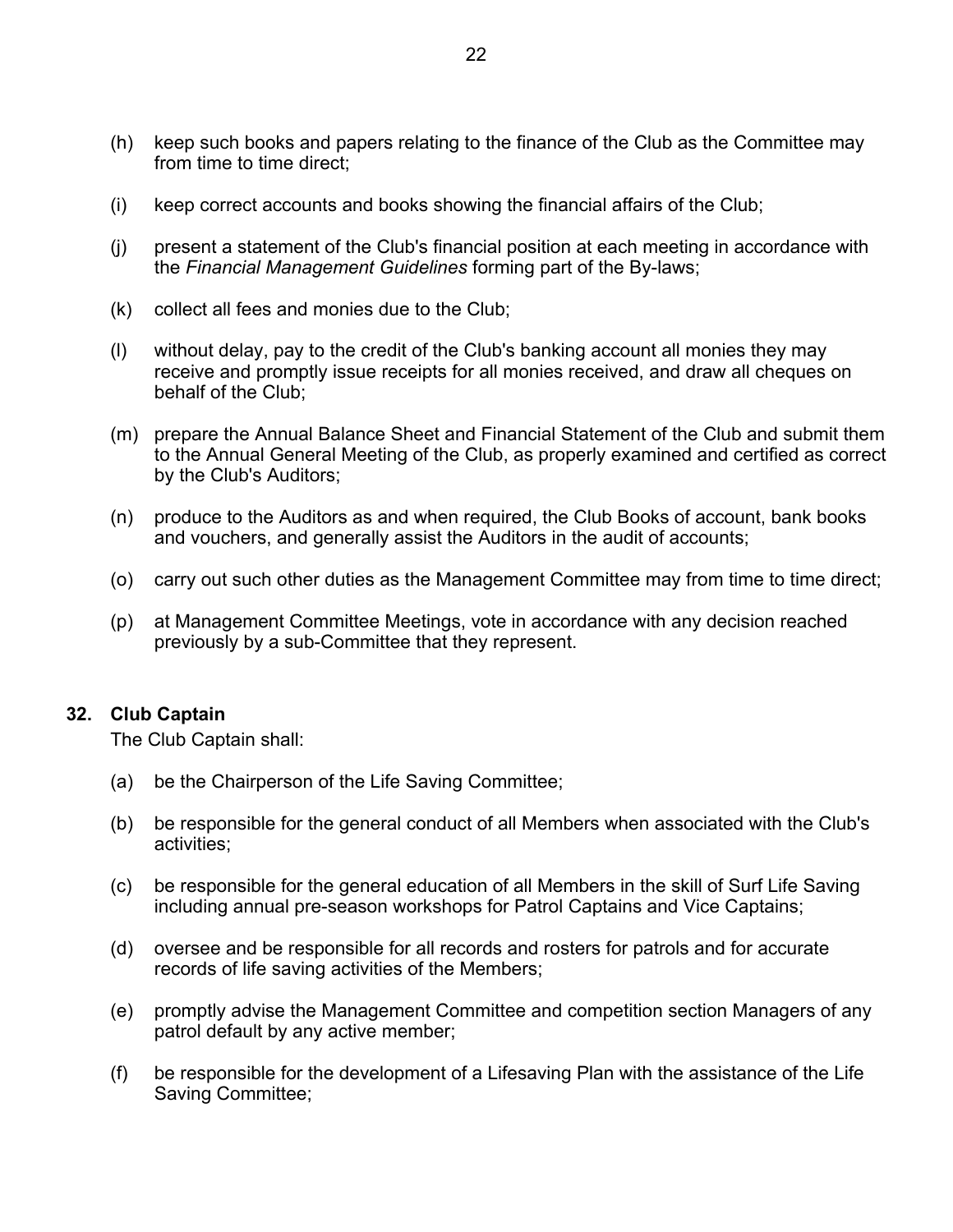- <span id="page-26-0"></span>(g) oversee the preparation of gear for Gear Inspection;
- (h) oversee working parties to prepare gear for Gear Inspection;
- (i) overseer and implement an annual Proficiency day;
- (j) implement Policy for Patrol default;
- (k) prepare and submit Club statistics on patrol attendance and Lifesaving to the Branch.
- (l) have full control of Members on the beach and in the Club house;
- (m) notify competitors of patrol obligations for competition before 31st November;
- (n) exercise control, subject to the direction of the Committee, of the use of Club property by any Member;
- (o) have the power to refuse the use of any Club property to any member as the Captain shall think fit.
- (p) have the authority to use or direct the use of any or all of the Club's life saving equipment as they think fit, for the purpose of achieving the Club's objectives;
- (q) have authority to require any Member to perform any duty consistent with the member's obligations under the Club Rules or By-laws. Subject to duties specifically provided for in the Rules or By-laws, the Captain shall have over-riding authority over all Officers other than the President, Secretary and Treasurer of the Club;
- (r) submit a report on matters under their control at each regular meeting of the Committee;
- (s) be a Member, ex-Officio, of all Committees;
- (t) at Management Committee meetings, vote in accordance with any decision reached previously by the Committee that they represent;
- (u) be the holder of the Bronze Medallion and pass the annual Proficiency as laid down by Surf Life Saving New South Wales;
- (v) attend personally or arrange for a nominee to attend, the Education, Training & Development Committee meetings.

## **33. Chairperson of the Junior Board of Activities** (JBA Chairperson)**.**

The JBA Chairperson shall

(a) be the holder of either a Surf Life Saving Certificate or Bronze Medallion and pass the annual proficiency as laid down by Surf Life Saving New South Wales;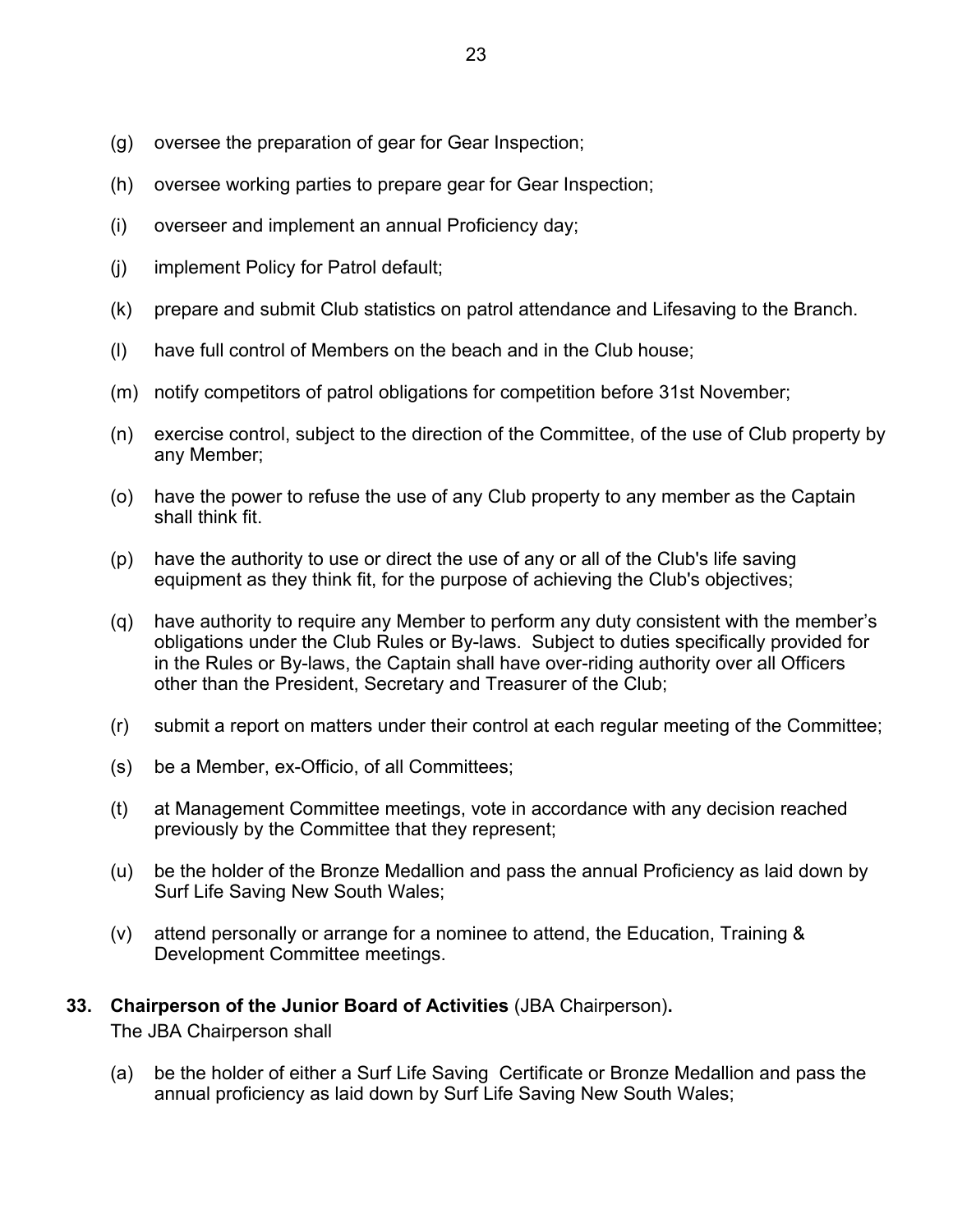- <span id="page-27-0"></span>(b) chair the Committee Meetings of the Junior Board of Activities (JBA);
- (c) oversee all JBA activities;
- (d) in consultation with the JBA Committee, develop a plan for JBA development which shall be presented to the Management Committee for endorsement and this plan should be continually reviewed and updated;
- (e) co-ordinate and organise JBA activities including promotion, education and competition in conjunction with the JBA Committee;
- (f) oversee and be responsible for the activities and duties of the officers of JBA;
- (g) attend all meetings of the Management Committee;
- (h) at Management Committee Meetings, vote in accordance with any decision reached previously by the Committee that they represent.

## **34. Chief Education, Training & Development Officer**

The Chief Education, Training & Development Officer shall:

- (a) be the holder of the Bronze Medallion award, Training Officers award and pass the annual proficiency as laid down by Surf Life Saving New South Wales;
- (b) be chairperson of the Education, Training & Development Committee (ETDC);
- (c) in consultation with the ETDC, develop an Education & Training Plan, which shall be presented to the Management Committee for endorsement and this plan should be continually updated;
- (d) be responsible for the instruction and training of all lifesaving awards as laid down in the manual of Surf Life Saving Australia, including:
	- setting and overseeing training schedules for all squads;
	- allocating candidates / Instructors for the Squads;
	- organising advertising and promotion of up-coming squads;
	- organising venue(s) (eg booking of pool for 400m swim);
	- setting dates for training & examinations in consultation with Instructors;
	- contacting branch registrar for examination dates and examiners;
	- completing all relevant paper work for completion of awards; (ie 14 a Forms (Request for Examination & Proficiency Test Record);
	- redirecting new members to the Secretary for membership details and payment;
	- passing on details of new award holders to Club Captain to be allocated to a Patrol Roster.
	- organising the distribution of awards for new instructors and new award holders;
	- assisting new members to organise patrol uniforms when necessary.
- (e) be the holder of all relevant accreditation for the instruction being undertaken;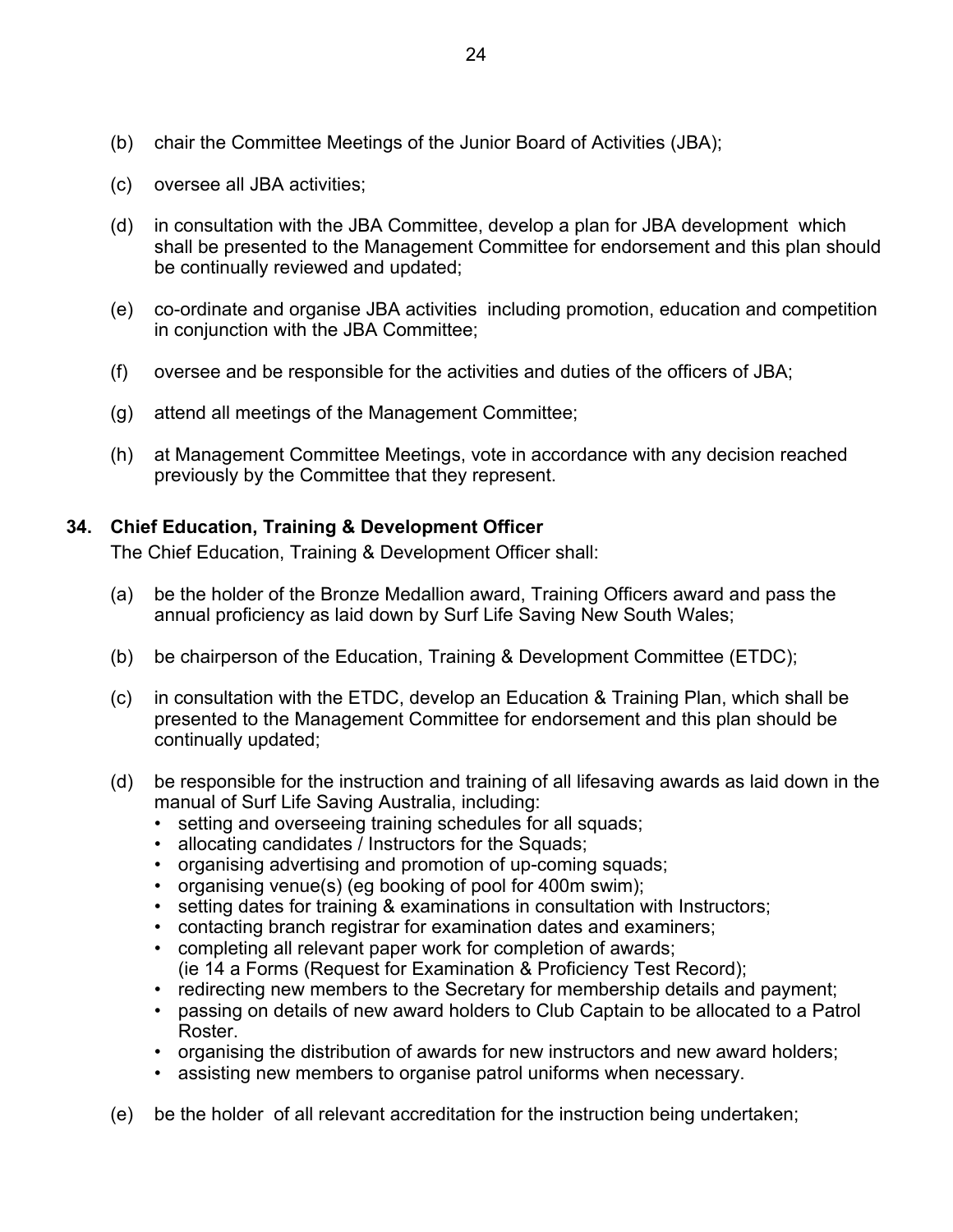- <span id="page-28-0"></span>(f) report each month to the Management Committee, the result of examinations and all other matters relating to the office of Training Officer;
- (g) initiate, organise and otherwise control such special projects that are referred to them by the Management Committee;
- (h) oversee and be responsible for the activities and duties of the officers of the ETDC;
- (i) at Management Committee Meetings, vote in accordance with any decision reached previously by the Committee that they represent.

#### **35. Team Manager (Competitions Director)**

The Team Manager (Competitions Director) shall:

- (a) be the holder of the Bronze Medallion award;
- (b) be chairperson of the Competition Committee;
- (c) in consultation with his committee, develop a competition development plan, which shall be presented to the Management Committee for endorsement and this plan should be continually reviewed and updated;
- (d) liaise with the Competitions Secretary regarding details of all nominated competitors for each carnival together with the details (starting times etc) for the carnivals;
- (e) at the start of the season book surf club bus with the Bus Manager for all Club Carnival needs for the forthcoming season;
- (f) upon receipt of carnival entry details determine transport arrangements, decide and announce to competition section Managers, the departure times from the Club.
- (g) cancel bus hire arrangements immediately upon deeming that the bus use is not required for transport to the carnival;
- (h) be responsible for all transport and accommodation arrangements associated with all championships Carnivals;
- (i) collect on behalf of the Club Treasurer all monies associated with transport and accommodation levies in accordance with the *Financial Management Guidelines* in the By-laws*.*
- (j) liaise with Regalia officer regarding outfitting of Touring Team Uniform and clothing;
- (k) on tour, have ultimate control of arrangements relative to team discipline and behaviour;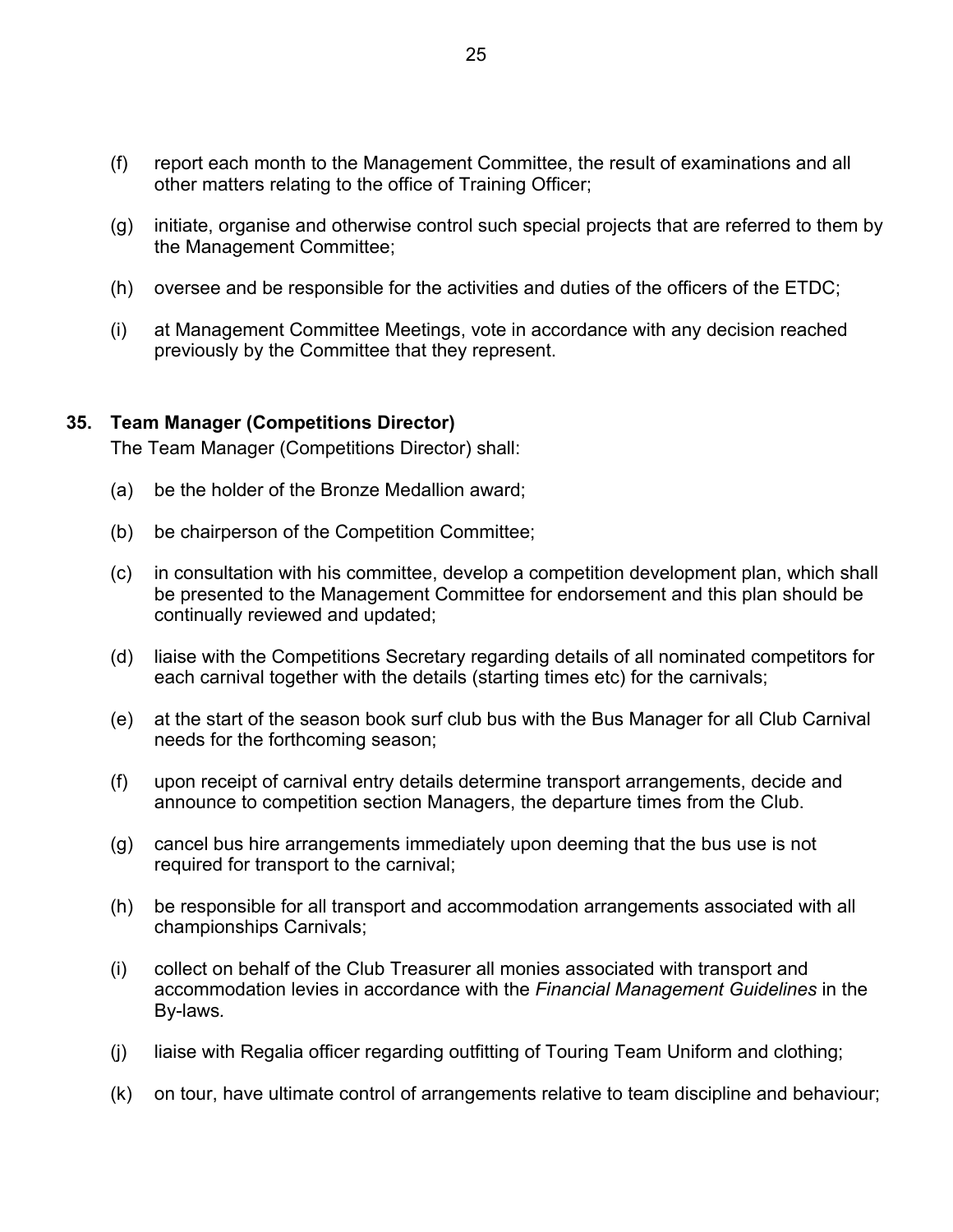- <span id="page-29-0"></span>(l) delegate authority for discipline and behaviour to Team Captain and competition section managers (in accordance with SLSA, shall delegate such responsibility to individuals in charge of groups of two or more);
- (m) as may be required when on tour, form (in conjunction with the Team Captain) a judiciary committee that shall be charged with reviewing any alleged breach of discipline or good behaviour;
- (n) oversee and be responsible for the activities and duties carried out by the Competition committee;
- (o) assist and organise all fundraising activities to raise funds for Touring Team and liaise with the Finance Committee on such matters:
- (p) report in writing to each Management Committee meeting;
- (q) set Team meeting dates;
- (r) be conversant with the Rules of Competition as outlined in SLSA competition handbook;
- (s) be responsible for representing the Club in all disputes that may arise in competition;
- (t) at Management Committee Meetings shall vote in accordance with any decision reached previously by the Committee which they represent.

#### **36. The Social Secretary.**

The Social Secretary shall:

- (a) have control of the Social Activities, chair the Social Committee, and report their activities to the Management Committee for approval.
- (b) be responsible for collecting and banking (on behalf of the Treasurer all monies earned from Social Activities and first floor lounge hiring in accordance with the *Financial Management Guidelines* set out in the By-laws;
- (c) submit a monthly financial report to the Treasurer in accordance with the *Financial Management Guidelines* set out in the By-laws;
- (d) maintain and control responsibility for liquor purchases and associated sales within the guidelines of the Club and in accordance with the liquor licensing laws of New South Wales.
- (e) maintain and control all records relating to liquor purchases and sales and produce reports to the Management Committee monthly;
- (f) be a member of the Management Committee;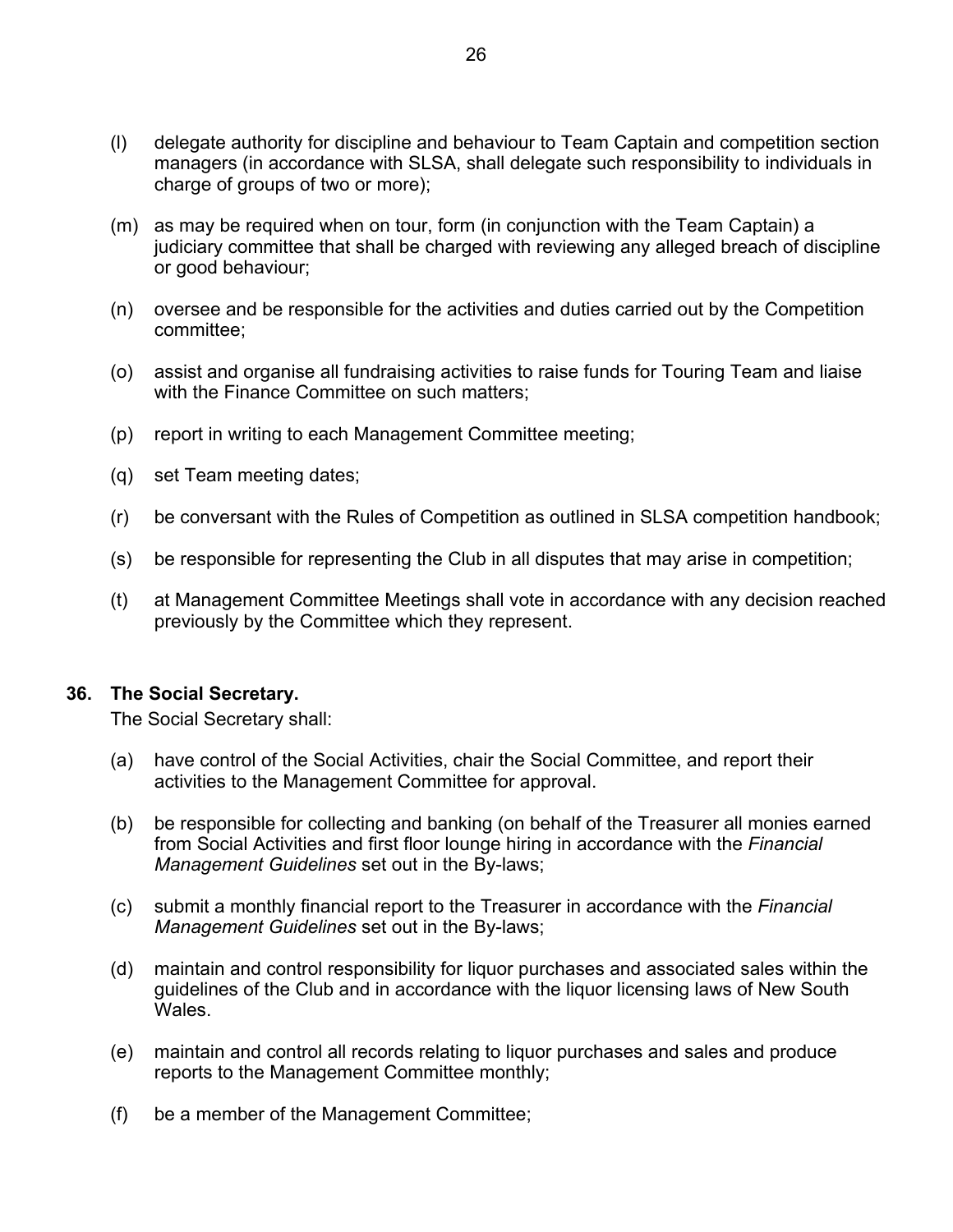- <span id="page-30-0"></span>(g) keep an appropriate set of books of receipts and expenditure;
- (h) bear ultimate responsibilities for the activities of the following people and associated accounts: *Food & Beverage Coordinator*;
- (i) be responsible for booking and hire of the Upstairs Lounge of the Club House at a commercial rate in accordance with the *Financial Management Guidelines* being part of the By-laws;
- (j) at Management Committee Meetings, vote in accordance with any decision reached previously by the Committee that they represent.

#### **37. The Executive Committee.**

(1) The following officers shall constitute the Executive of the Club:

 President Senior Vice-President **Secretary Treasurer** Club Captain

- (2) The Executive shall be empowered to deal with any matters or urgency or emergency. Any matters so dealt with shall be reported to the first meeting of the Management Committee meeting occurring thereafter for confirmation and endorsement.
- (3) Three (3) members of the Executive Committee shall form a quorum.

#### **MEETINGS**

#### **38. Annual General Meeting**

- (a) The Annual General Meeting will be held on or about the first convenient weekend after the conclusion of each Season.
- (b) At least fourteen (14) days notice of the Annual General Meeting must be given to all members.
- (c) Twenty (20) members shall form a quorum.
- (d) The business to be transacted at the Annual General Meeting shall be:
	- (i) Apologies.
	- (ii) Adoption of the Annual Report and Financial Statement.
	- (iii) Election of Officers.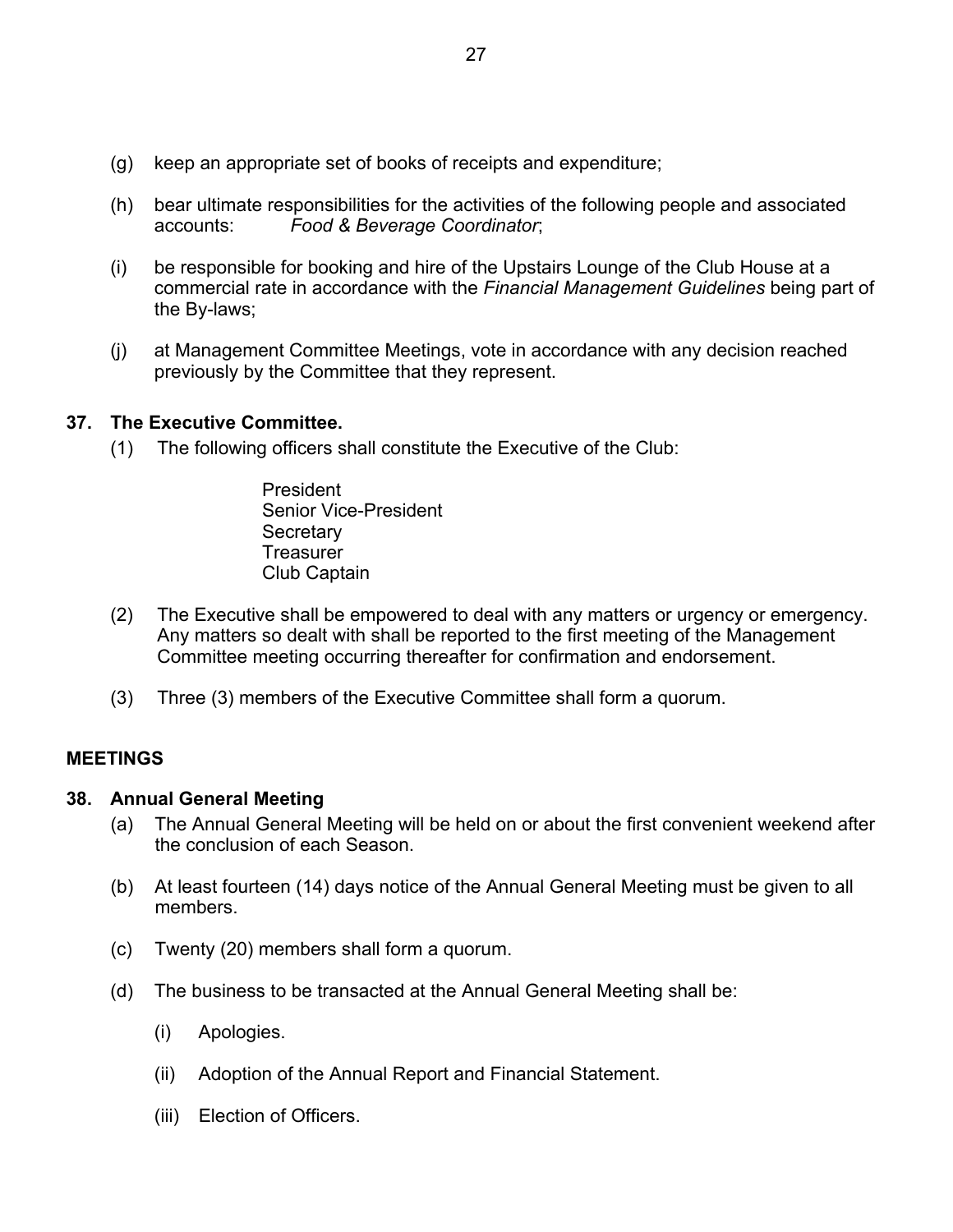- <span id="page-31-0"></span>(iv) Affiliations.
- (v) Alterations to the Rules and By-laws (of which due notice has been given.)
- (vi) Motions (of which due notice has been given.)
- (vii) General Business.
- (e) All Members shall be entitled to attend, but only those entitled to vote under these rules may do so on any resolution put to the Annual General Meeting.
- (f) The minutes of the Annual General Meeting shall be read and confirmed at the next Committee Meeting and need not be read at the succeeding Annual General Meeting.
- (g) No Member shall be allowed to vote at the Annual General Meeting until all arrears and current subscriptions are paid.
- (h) Only members in attendance at the Annual General Meeting are entitled to vote. Proxy votes shall not be accepted.

## **39. Special General Meeting**

- (1) The Committee may, whenever it thinks fit, convene a special general meeting of the Club.
- (2) The Committee must, on the requisition in writing of at least 12 members entitled to vote, convene a special general meeting of the Club.
- (3) A requisition of members for a special general meeting:
	- (a) must state the purpose or purposes of the meeting; and
	- (b) must be signed by the members making the requisition; and
	- (c) must be lodged with the secretary; and

(d) may consist of several documents in a similar form, each signed by one or more of the members making the requisition.

- (4) If the Committee fails to convene a special general meeting to be held within 1 month after that date on which a requisition of members for the meeting is lodged with the secretary, any one or more of the members who made the requisition may convene a special general meeting to be held not later than 3 months after that date.
- (5) A special general meeting convened by a member or members as referred to in rule 39(4) must be convened as nearly as is practicable in the same manner as general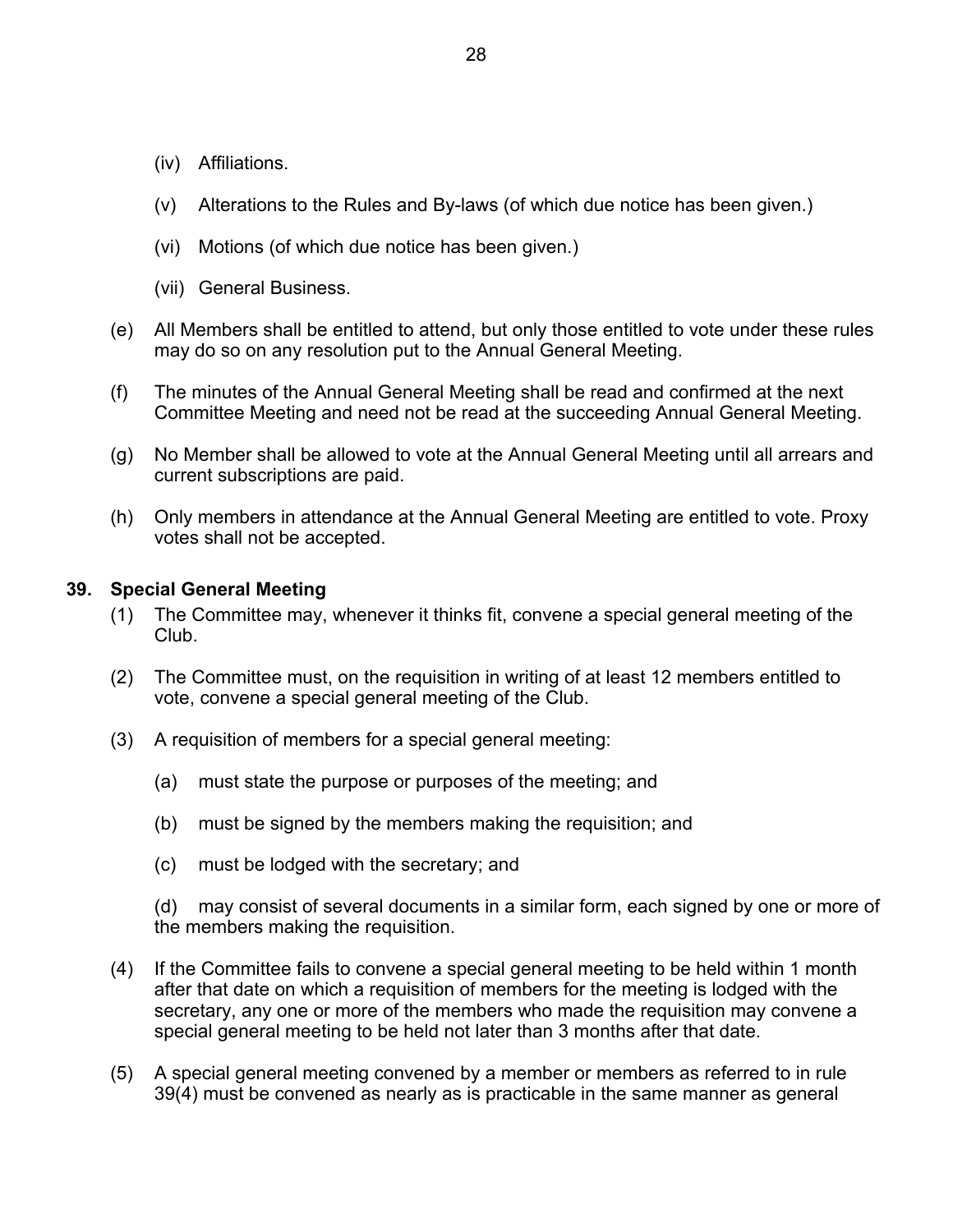<span id="page-32-0"></span>meetings are convened by the Committee and any member who consequently incurs expense is entitled to be reimbursed by the Club for any expense so incurred.

## **40. Notice**

- (1) Except if the nature of the business proposed to be dealt with at a general meeting requires a special resolution of the Club, the secretary must, at least 14 days before the date fixed for the holding of the general meeting, cause to be posted in the Club House and advertised in at least one (1) local newspaper circulating in the district in which the Club is situated, a notice specifying the place, date and time of the meeting and the nature of the business proposed to be transacted at the meeting.
- (2) If the nature of the business proposed to be dealt with at a general meeting requires a special resolution of the Club, the Secretary must, at least 21 days before the date fixed for the holding of the general meeting, cause notice to be sent to each member entitled to vote by pre-paid post to the members address appearing in the register of members specifying the place, date, and time of the meeting and the nature of business proposed to be transacted at the meeting, and of the intention to propose the resolution as a special resolution.
- (3) No business other than that specified in the notice convening a general meeting is to be transacted at the meeting except, in the case of an annual general meeting, business which may be transacted under Rule 38.
- (4) A member desiring to bring any business before a general meeting may give notice in writing of that business to the secretary who must include that business in the next notice calling a general meeting given after receipt of the notice from the member.

## **41. Procedure**

- (1) No item of business is to be transacted at a general meeting unless a quorum of members entitled under these Rules to vote is present during the time the meeting is considering that item.
- (2) Twenty (20) members present in person (being members entitled under these Rules to vote at a general meeting) constitute a quorum for the transaction of the business of a general meeting.
- (3) If within half an hour after the appointed time for the commencement of a general meeting a quorum is not present, the meeting:
	- (a) if convened on the requisition of members, is to be dissolved; and
	- (b) in any other case, is to stand adjourned to a time and place determined by the Executive Committee.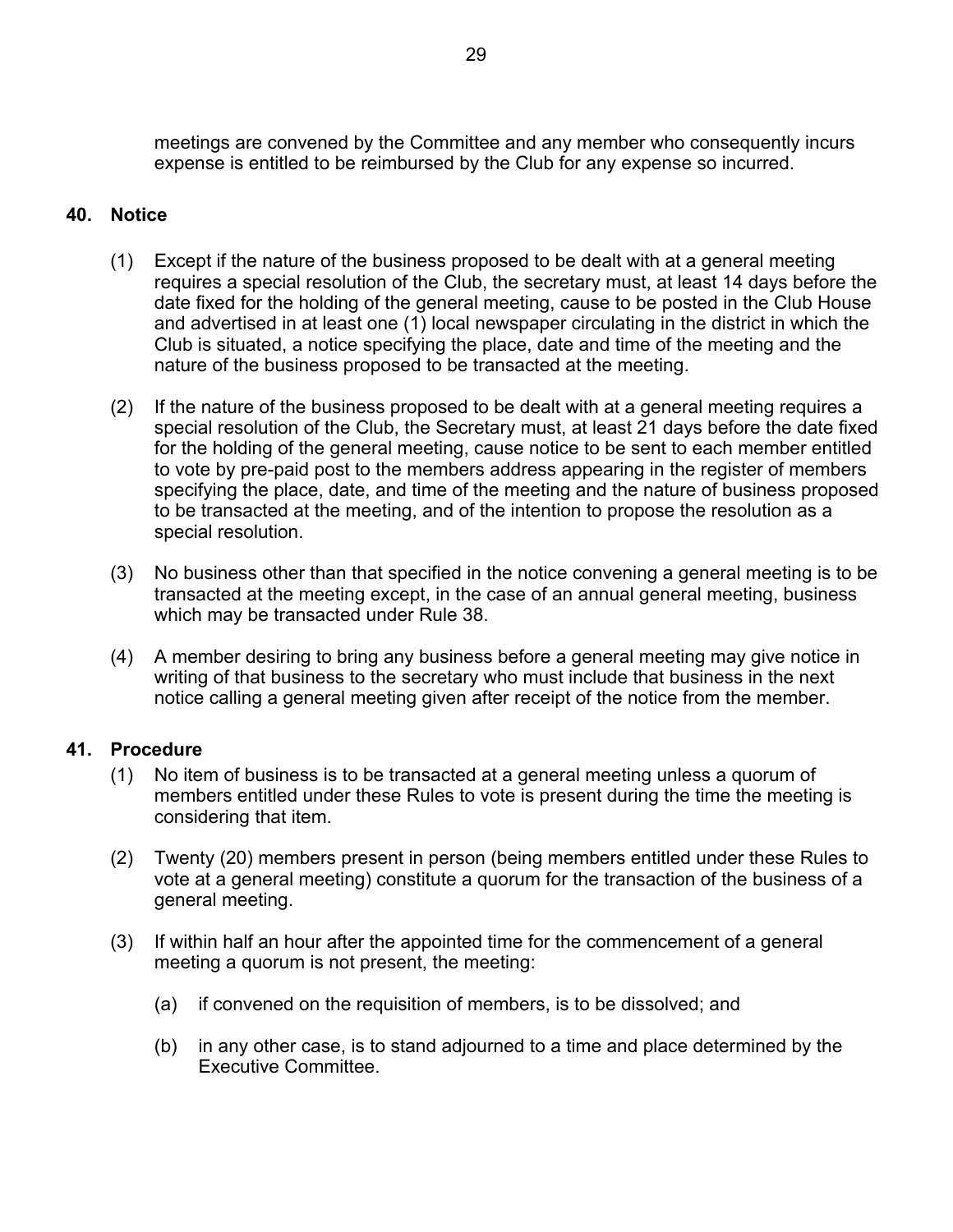<span id="page-33-0"></span>(4) If at the adjourned meeting a quorum is not present within half an hour after the time appointed for the commencement of the meeting, the members present (being at least 3) is to constitute a quorum.

## **42. Presiding member**

- (1) The President or, in the President's absence, the Senior Vice-President, is to preside as chairperson at each general meeting of the Club.
- (2) If the President and the Senior Vice-President are absent or unwilling to act, the members present must elect one of their number to preside as chairperson at the meeting.

## **43. Adjournment**

- (1) The chairperson of a general meeting at which a quorum is present may, with the consent of the majority of members present at the meeting, adjourn the meeting from time to time and place to place, but no business is to be transacted at an adjourned meeting other than the business left unfinished at the meeting at which the adjournment took place.
- (2) If a general meeting is adjourned for 14 days or more, the secretary must give written or oral notice of the adjourned meeting to each member of the Club stating the place, date and time of the meeting and the nature of the business to be transacted at the meeting.
- (3) Except as provided in Rules 43(1) and 43(2), notice of an adjournment of a general meeting or of the business to be transacted at an adjourned meeting is not required to be given.

## **44. Making of decisions**

- (1) A question arising at a general meeting of the Club is to be determined on a show of hands and, unless before or on the declaration of the show of hands a poll is demanded, a declaration by the chairperson that a resolution has, on a show of hands, been carried or carried unanimously or carried by a particular majority or lost, or an entry to that effect in the minute book of the Club, is evidence of the fact without proof of the number or proportion of the votes recorded in favour of or against that resolution.
- (2) At a general meeting of the Club, a poll may be demanded by the chairperson or by at least 4 members present in person at the meeting.
- (3) If a poll is demanded at a general meeting, the poll must be taken:
	- (a) immediately in the case of a poll which relates to the election of the chairperson of the meeting or to the question of an adjournment; or
	- (b) in any other case, in such manner and at such time before the close of the meeting as the chairperson directs,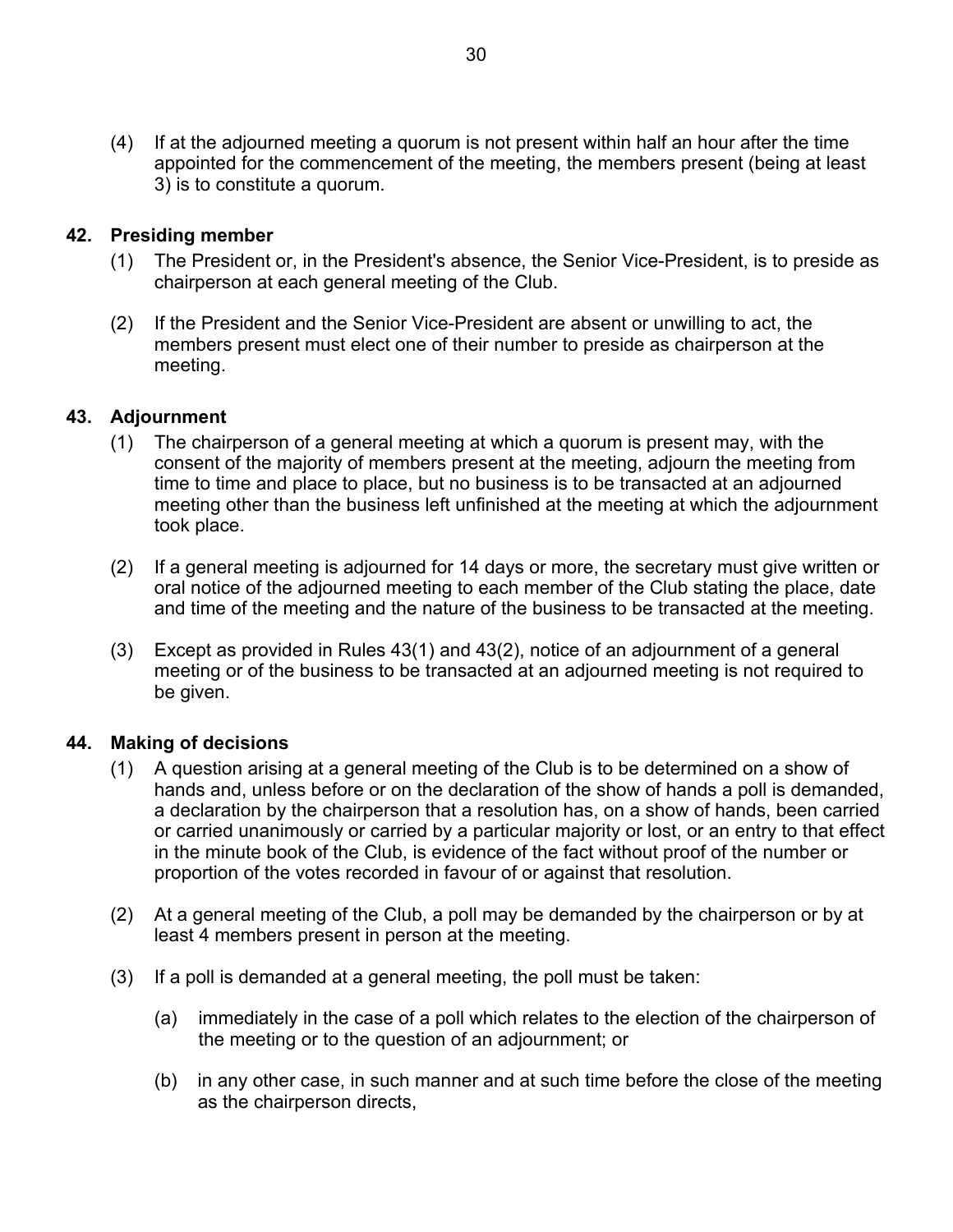<span id="page-34-0"></span>and the resolution of the poll on the matter is taken to be the resolution of the meeting on that matter.

## **45. Special resolution**

A resolution of the Club is a special resolution:

- (1) if it is passed by a majority which comprises at least three-quarters of such members of the Club as, being entitled under these Rules so to do, vote in person or by proxy at a general meeting of which at least 21 days' written notice specifying the intention to propose the resolution as a special resolution was given in accordance with these Rules; or
- (2) where it is made to appear to the Director-General of the Department of Fair Trading that it is not practicable for the resolution to be passed in the manner specified in paragraph (a), if the resolution is passed in a manner specified by the Director-General.

## **46. Voting**

- (1) On any question arising at a general meeting of the Club a member has one vote only.
- (2) All votes must be given personally and not by proxy.
- (3) In the case of an equality of votes on a question at a general meeting, the chairperson of the meeting is entitled to exercise a second or casting vote.
- (4) A member is not entitled to vote at any general meeting of the Club unless all money due and payable by the member to the Club has been paid.

## **47. Rescission of Resolutions**

A resolution passed at an Annual General Meeting or Special General Meeting, may only be rescinded at a subsequent Annual or Special General Meeting. Notice of intention to move such a resolution must be given in writing by the mover and seconder, to the Secretary at least twenty eight (28) days prior to the date of the meeting at which it is to be moved.

## **48. Order of Business**

The following shall be the order of business at all meetings except Annual or Special General Meetings.

- (a) Apologies
- (b) Confirmation of minutes of previous meeting
- (c) Business arising from minutes
- (d) Correspondence
- (e) Financial Report
- (f) Accounts for payment
- (g) Reports from Committees/Sub-Committees, Delegates, Officers
- (h) Nomination of Members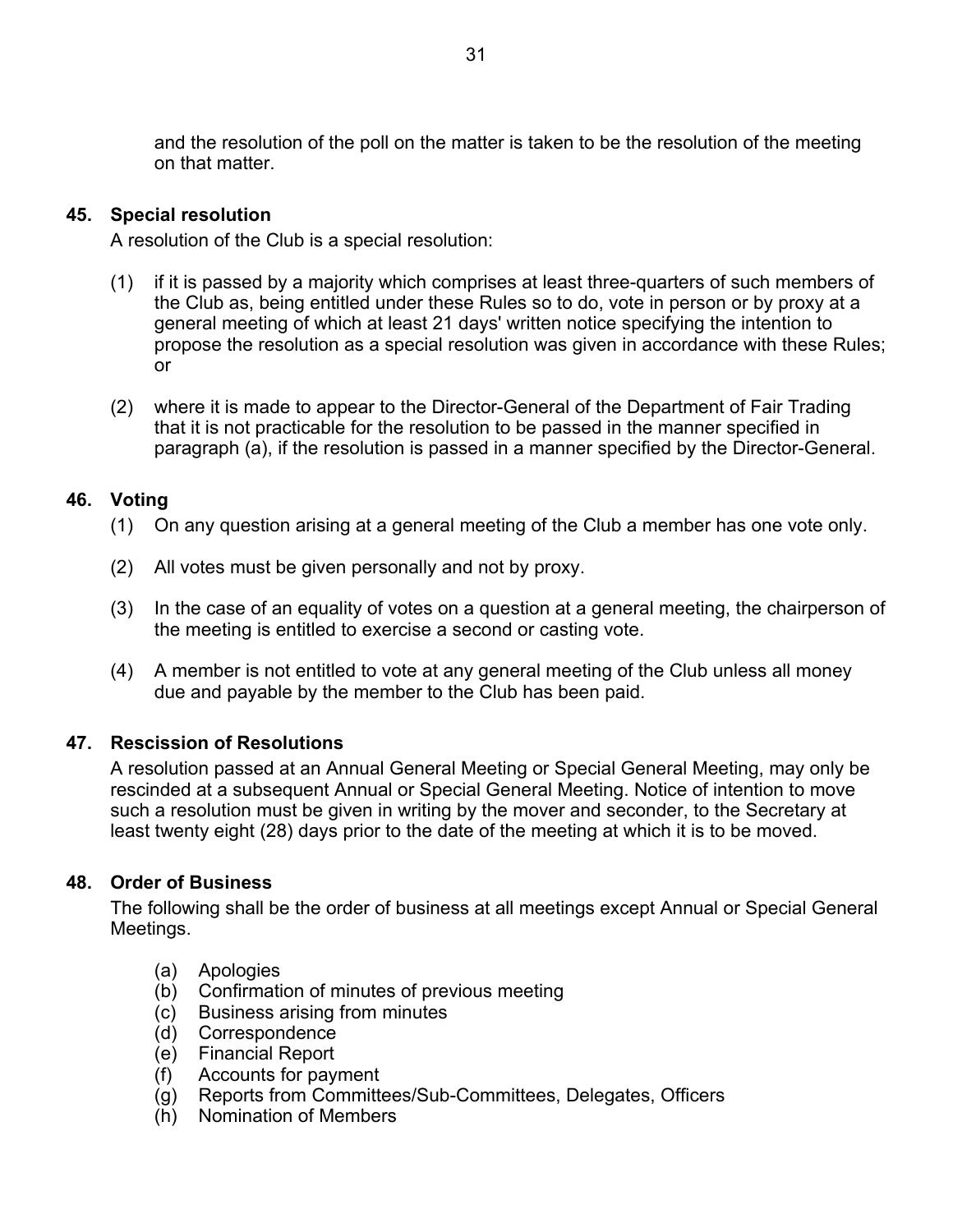- <span id="page-35-0"></span>(i) Motions of which notice has been given
- (j) Notices of Motion
- (k) General Business

## **MISCELLANEOUS**

## **49. Insurance**

- (1) The Club must effect and maintain insurance under section 44 of the Associations Incorporation Act.
- (2) In addition to the insurance required under Rule 61(1), the Club may effect and maintain other insurance.

## **50. Funds source**

- (1) The funds of the Club are to be derived from entrance fees and annual subscriptions of members, donations and, subject to any resolution passed by the Club in general meeting, such other sources as the Committee determines.
- (2) All money received by the Club must be deposited as soon as practicable and without deduction to the credit of the Club's bank account.
- (3) The Club must, as soon as practicable after receiving any money, issue an appropriate receipt.

## **51. Funds management**

- (1) Subject to any resolution passed by the Club in general meeting, the funds of the Club are to be used in pursuance of the objects of the Club in such manner as the Committee determines.
- (2) All cheques, drafts, bills of exchange, promissory notes and other negotiable instruments must be signed by any member of the Committee or employees of the Club, being members or employees authorised to do so by the Committee.

## **52. Common seal**

- (1) The common seal of the Club must be kept in the custody of the public officer.
- (2) The common seal must not be affixed to any instrument except by the authority of the Committee and the affixing of the common seal must be attested by the signatures either of 2 members of the Committee or of 1 member of the Committee and of the public officer or secretary.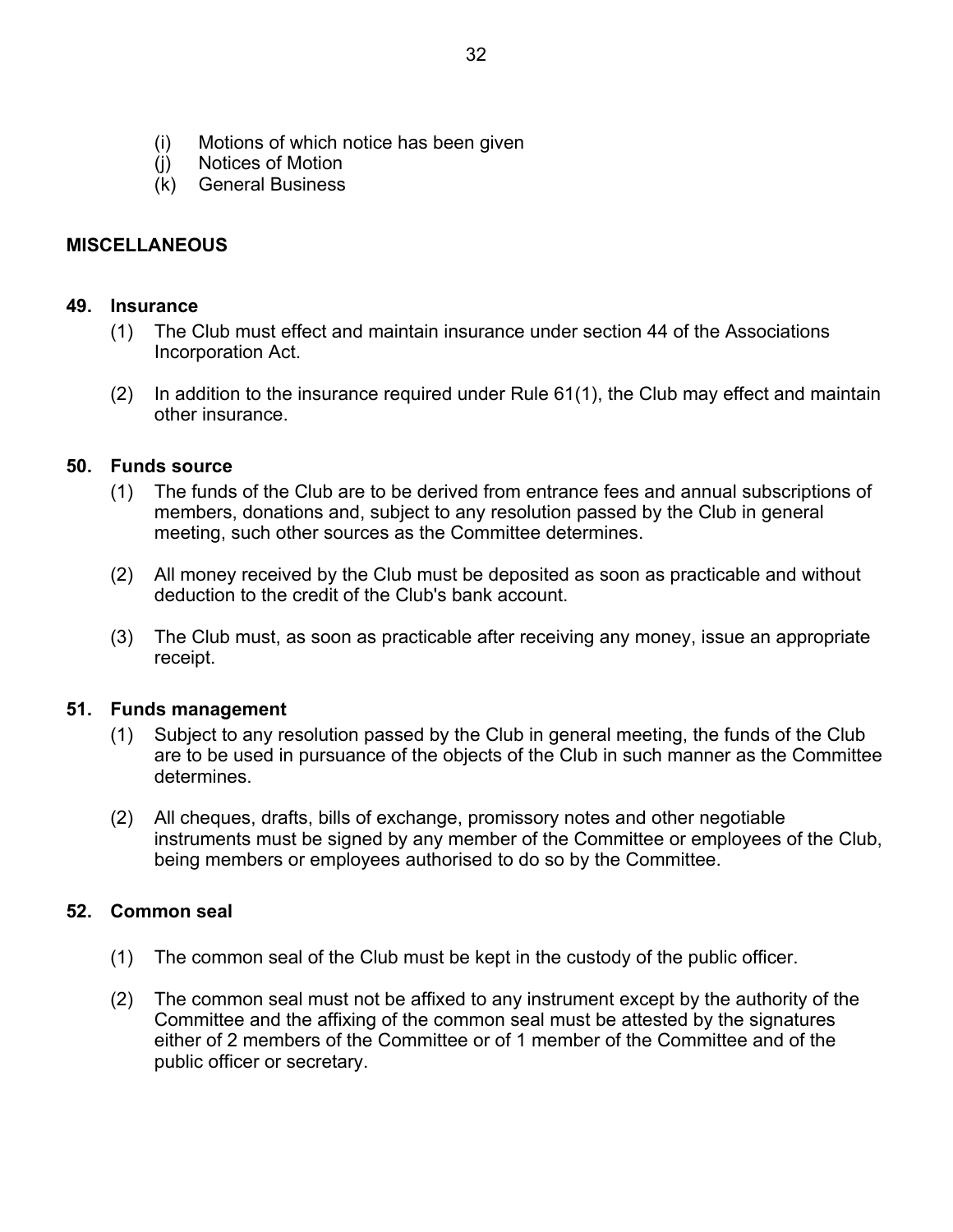## <span id="page-36-0"></span>**53. Custody of books**

Except as otherwise provided by these Rules, the Secretary must keep in his or her custody or under his or her control all records, books and other documents relating to the Club.

## **54. Inspection of books**

The records, books and other documents of the Club must be open to inspection, free of charge, by a member of the Club at any reasonable hour.

## **55. Service of notices**

- (1) For the purpose of these Rules, a notice may be served by or on behalf of the Club on any member either personally or by sending it by post to the member at the member's address shown in the register of members.
- (2) If a document is sent to a person by properly addressing, prepaying and posting to the person a letter containing the document, the document is, unless the contrary is proved, taken for the purposes of these Rules to have been served on the person at the time at which the letter would have been delivered in the ordinary course of post.

## **56. Political and Sectarian**

The Club shall be non-party political and non-sectarian, and the introduction of any matter or subject bearing either directly or indirectly on politics or religion at any meeting of the Club or within the Club premises will not be permitted. Any Member who publicly participates in any political or sectarian gathering or meeting shall not act as if the Member represented the views of the Club.

## **57. Dissolution**

- (1) The Club may be dissolved or wound up on the adoption of a special resolution passed by a three-fourths majority of financial Members present and entitled to vote at an Annual General Meeting or at a Special General Meeting called for that purpose.
- (2) Notice of the intention to move a resolution to dissolve the Club must have been:
	- (a) given in writing to every Member at least twenty one (21) days before the meeting;
	- (b) posted in the Club House at least twenty one (21) days before the meeting and have been maintained for such period; and
	- (c) advertised in at least one newspaper circulating in the district in which the Club is located on at least two (2) occasions within twenty one (21) days before the meeting.
- (3) Upon the passing of a resolution to dissolve the Club the Committee shall forthwith proceed to realise the assets, property and any other possessions of the Club and after discharge of all the liabilities of the Club, and any surplus property of such realisation,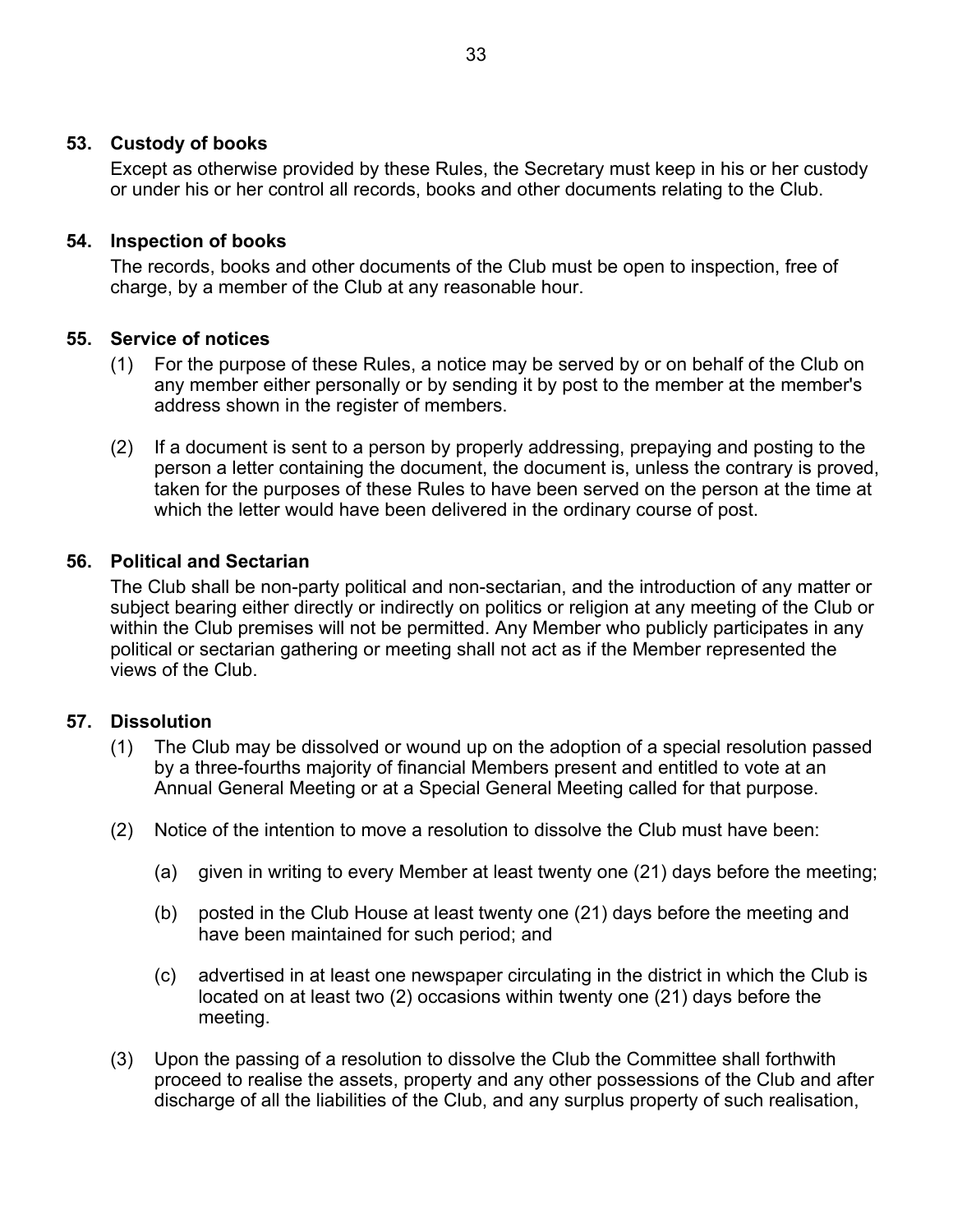<span id="page-37-0"></span>together with any other monies standing to the credit of the Club shall be distributed in accordance with the Associations Incorporation Act.

## **AMENDMENT OF BY-LAWS**

## **58. By-laws**

This Club shall adopt By-laws not inconsistent with the Objects and Rules of this Club incorporating additional provisions for the government of this Club. Such By-laws may be amended from time to time by the Management Committee and any such amendments shall be approved of and ratified by the members entitled to vote at the next Annual General Meeting of the Club following any meeting or resolution of the Management Committee which amends the By-laws. If the members at the Annual General Meeting do not approve or ratify the amendments then the By-laws applying before any resolution by the Management Committee to amend shall stand as though unamended.

## **PUBLIC OFFICER**

## **59. Public Officer**

- (a) The Management Committee shall ensure that a person is appointed as Public Officer.
- (b) The Management Committee may at any time remove the public officer and appoint a new Public Officer provided the person appointed is eighteen (18) years of age or older and a resident of New South Wales.
- (c) The Public Officer shall be deemed to have vacated the position in the following circumstances:-
	- (i) death;
	- (ii) resignation;
	- (iii) removal by the Management Committee or at a general meeting;
	- (iv) bankruptcy or financial insolvency;
	- (v) mental illness; or
	- (vi) residency outside new South Wales.
- (d) When a vacancy occurs in the position of Public Officer the Management Committee shall within fourteen (14) days notify the Department of Fair Trading by the prescribed form and appoint a new Public Officer.
- (e) The Public Officer is required to notify the Department of Fair Trading by the prescribed form in the following circumstances: